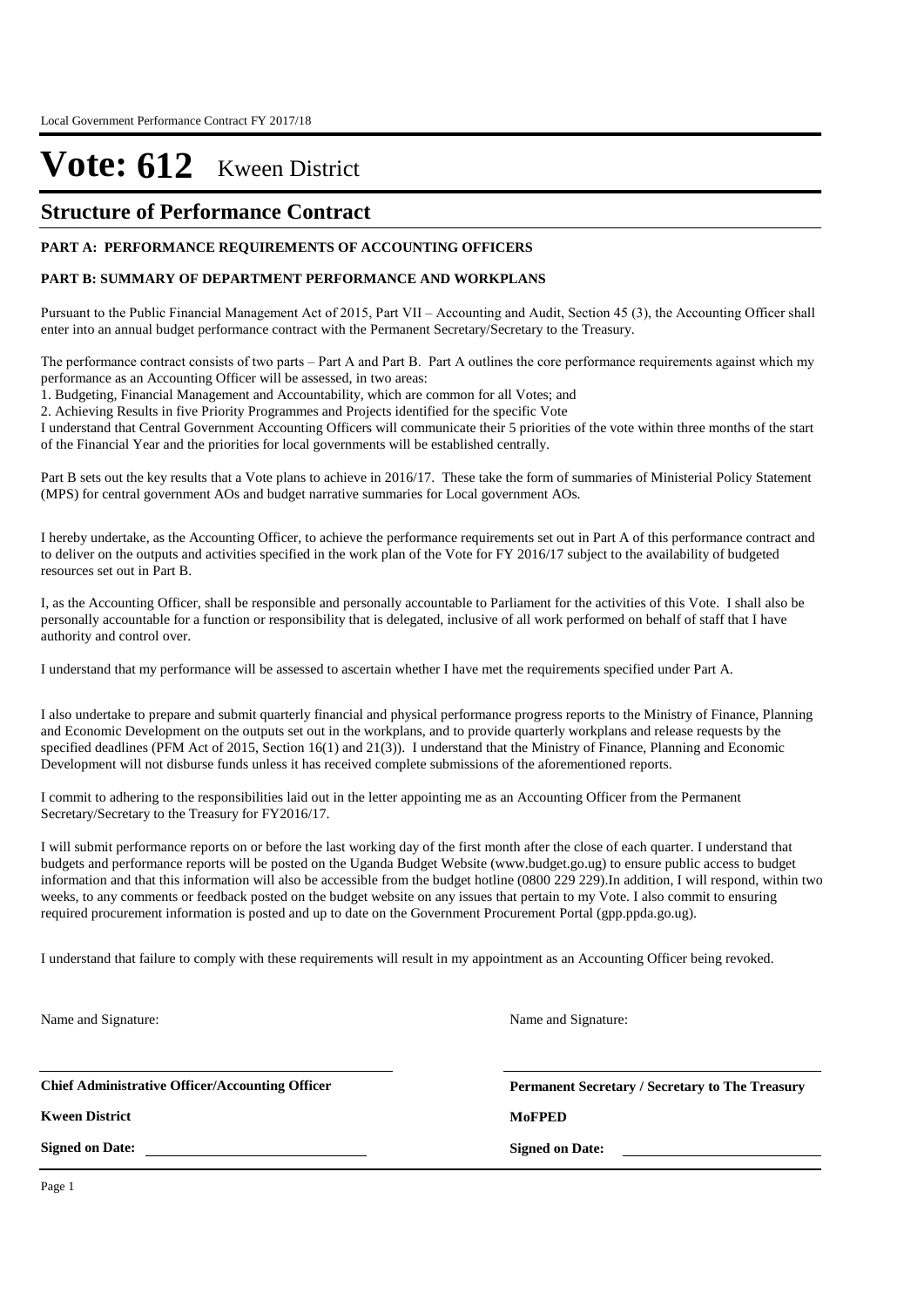#### **PART A: PERFORMANCE REQUIREMENTS OF ACCOUNTING OFFICERS**

Part A outlines the core performance requirements against which my performance as an Accounting Officer will be assessed, in two areas:

- 1. Budgeting, Financial Management and Accountability, which are common for all Votes; and
- 2. Achieving Results in five Priority Programmes and Projects identified for the specific Vote

#### **PERFORMANCE AREA #1: Budgeting, Financial Management and Accountability**

Preamble: All Accounting Officers are expected to perform their job responsibilities in accordance with the Public Finance Management (PFM) Act 2015 and the Public Procurement and Disposal Act (PPDA) 2003 along with the Constitution and other laws that govern the Republic of Uganda.

Accounting officers will be required to perform and their performance will be assessed annually in the following areas:

1.1 Adherence to Budget Requirements: Adherence to key budget requirements specified by MoFPED in the various Circulars during budget preparation. For local governments, this also includes adherence to budget requirements agreed between local governments and the ministries responsible for sector conditional and unconditional grants and the Discretionary Development Equalisation Grants.

1.2 Complete and timely submission of budget documents: Sector Budget Framework Paper, Ministerial Policy Statement, annual workplan, detailed budget estimates, annual cashflow plan, annual recruitment plan, annual procurement plans, accounting warrants and annual procurement plans that are submitted on time in accordance with the designated due date

1.3 Open and Transparent Procurement: Annual procurement plans and required information on tender prepared and posted on the PPDA procurement portal.

1.4 Prompt Processing of Payments: Monthly salaries, wages, invoices, certificates and pensions on time in accordance with the designated due date.

1.5 Implementing the Budget as Planned: Adherence to the annual budget and work plan and associated budget requirements for the financial year; adherence to the annual cash flow plan; and no new arrears incurred by the Vote

1.6 Complete and timely submission of reports: Annual and half yearly accounts and quarterly performance reports prepared in accordance with the designated due date

1.7 Transparency, Monitoring and Follow up: Quarterly monitoring activities undertaken by the vote and reports published; follow up actions taken and documented on the budget website; list of staff on payroll and pension recipients published on the budget website.

1.8 Internal and External Audit Follow up: Actions are planned and taken in response to the recommendations of the Audit Committee and Public Accounts Committee.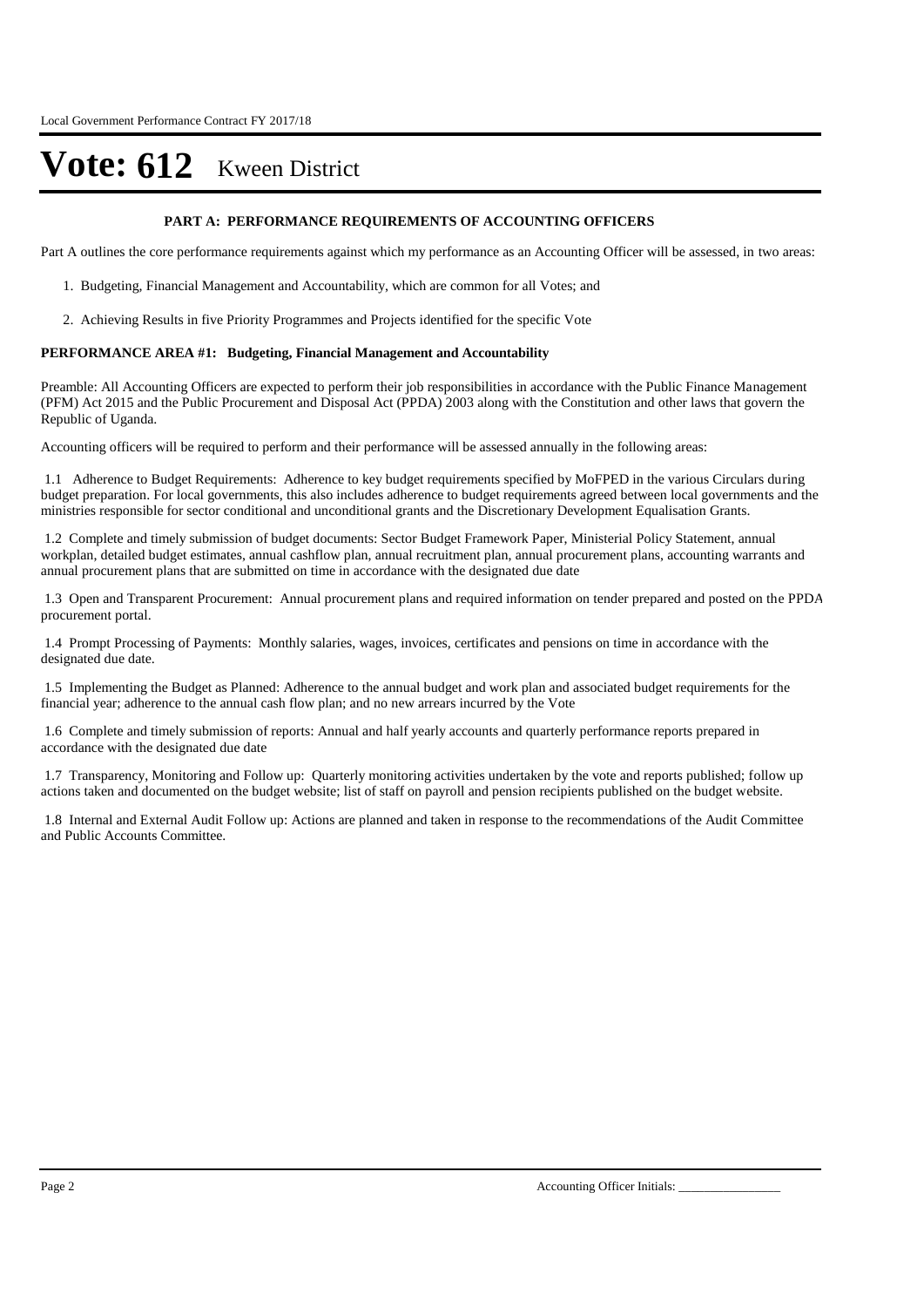#### **PERFORMANCE AREA #2: Achieving Results in Priority Projects and Programs**

Preamble: Accounting Officers are held accountable and are expected to oversee the implementation and delivery of physical outputs of all projects and programs regardless of their stage and/or status. An Accounting Officer's performance in the planning and implementation of five priority Programmes and projects will be assessed

Central Government Accounting Officers must identify and specify five priority programmes (recurrent) or major infrastructure projects (capital development) for their individual Votes and list them at the beginning of this Performance Contract. The top 5 projects, whether projects or programs, should be the ones that contribute significantly to the achievement of sectoral or national goals. They should be selected on the basis of their size and/or policy priority.

It is critically important for AOs to track the performance of these Projects/programmes and ensure they are managed effectively.

For each priority Programme or Project, Accounting Officers will be assessed on performance in the following areas:

2.1 Alignment of plans with Policy: The alignment of priority Programmes and Projects workplans with vote, sectoral and national strategies (NDP).

2.2 Achievement of planned results: The extent to which annual key performance indicators and targets are achieved for key projects and/or programs

2.3 Timely and Predictable Implementation: The consistency of actual expenditures with budgeted cash flow and procurement plans; the degree to which results are achieved within budget and without cost overruns

2.4 Procurement and Project Management: Adherence to all aspects of the PPDA Act and Regulations for procurements relating to priority Programme/Project expenditure.

2.5 Monitoring & Follow Up: The adequacy and timeliness of information on priority Programmes and Projects in vote quarterly monitoring and evaluation reports; follow up on performance issues identified relating to the Programme/Project identified via monitoring, inspection, audit and feedback processes.

#### **NOTE:**

Accounting Officers' performance will be assessed annually. MoFPED will distribute compliance and assessment tools to Accounting Officers within three months of the start of the financial year. These tools will set out how Accounting Officers can comply with performance requirements and how they will be assessed.

National priorities for Local Governments will be identified centrally in consultation with the Local Government Associations, Office of the Prime Minister, National Planning Authority and Ministry of Local Government.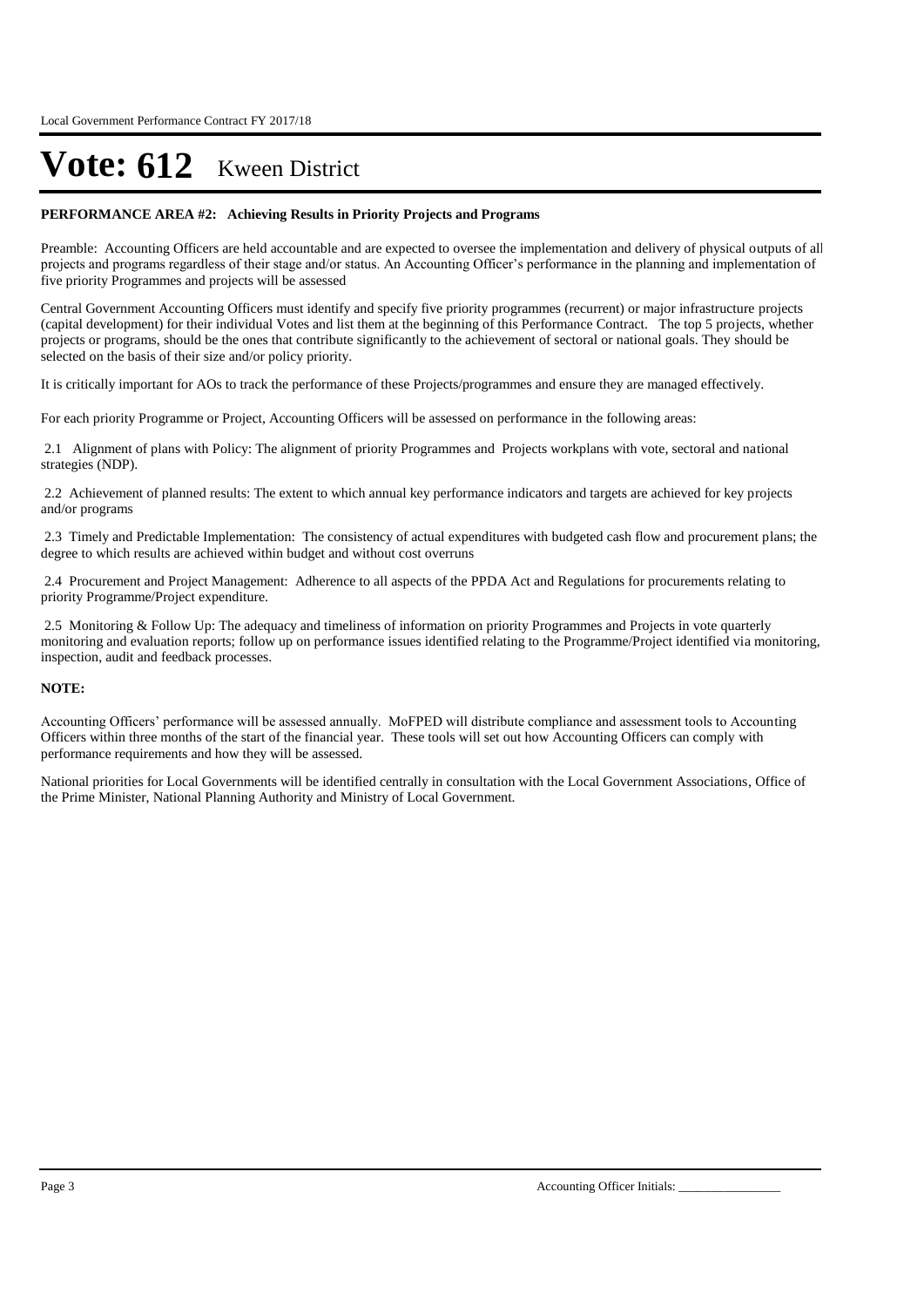#### **PART B: SUMMARY OF DEPARTMENT PERFORMANCE AND WORKPLANS**

## **Executive Summary**

## **Revenue Performance and Plans**

|                                        | 2016/17                | 2017/18                                |                        |
|----------------------------------------|------------------------|----------------------------------------|------------------------|
| UShs $000's$                           | <b>Approved Budget</b> | <b>Receipts by End</b><br><b>March</b> | <b>Approved Budget</b> |
| 1. Locally Raised Revenues             | 196,345                | 81,550                                 | 0                      |
| 2a. Discretionary Government Transfers | 2,751,112              | 687,778                                | $\overline{0}$         |
| 2b. Conditional Government Transfers   | 7,788,503              | 1,954,627                              | $\overline{0}$         |
| 2c. Other Government Transfers         | 130,000                | 17,524                                 | $\overline{0}$         |
| 4. Donor Funding                       | 210,000                | 14,655                                 | $\overline{0}$         |
| <b>Total Revenues</b>                  | 11,075,960             | 2,756,134                              | $\mathbf{0}$           |

*Planned Revenues for 2017/18*

### **Expenditure Performance and Plans**

|                            | 2016/17                |                                                        | 2017/18                |
|----------------------------|------------------------|--------------------------------------------------------|------------------------|
| UShs $000's$               | <b>Approved Budget</b> | <b>Actual</b><br><b>Expenditure by</b><br>end of March | <b>Approved Budget</b> |
| 1a Administration          | 1,270,970              | 244,777                                                | $\overline{0}$         |
| 2 Finance                  | 269,416                | 62,160                                                 |                        |
| 3 Statutory Bodies         | 535,573                | 110,969                                                | $\Omega$               |
| 4 Production and Marketing | 366,949                | 70,688                                                 | $\Omega$               |
| 5 Health                   | 1,630,507              | 374,241                                                | $\Omega$               |
| 6 Education                | 4,930,274              | 1,221,625                                              | $\Omega$               |
| 7a Roads and Engineering   | 506,328                | 60,097                                                 | $\Omega$               |
| 7b Water                   | 466,894                | 35,779                                                 | $\overline{0}$         |
| 8 Natural Resources        | 71,973                 | 13,639                                                 | $\Omega$               |
| 9 Community Based Services | 776,382                | 53,200                                                 | $\overline{0}$         |
| 10 Planning                | 105,096                | 10,236                                                 | $\Omega$               |
| 11 Internal Audit          | 65,598                 | 16,237                                                 | $\overline{0}$         |
| <b>Grand Total</b>         | 10,995,960             | 2,273,647                                              | $\mathbf{0}$           |
| Wage Rec't:                | 7,041,583              | 1,696,936                                              |                        |
| Non Wage Rec't:            | 2,338,412              | 495,915                                                |                        |
| Domestic Dev't             | 1,485,965              | 80,797                                                 |                        |
| Donor Dev't                | 130,000                | 0                                                      |                        |

*Planned Expenditures for 2017/18*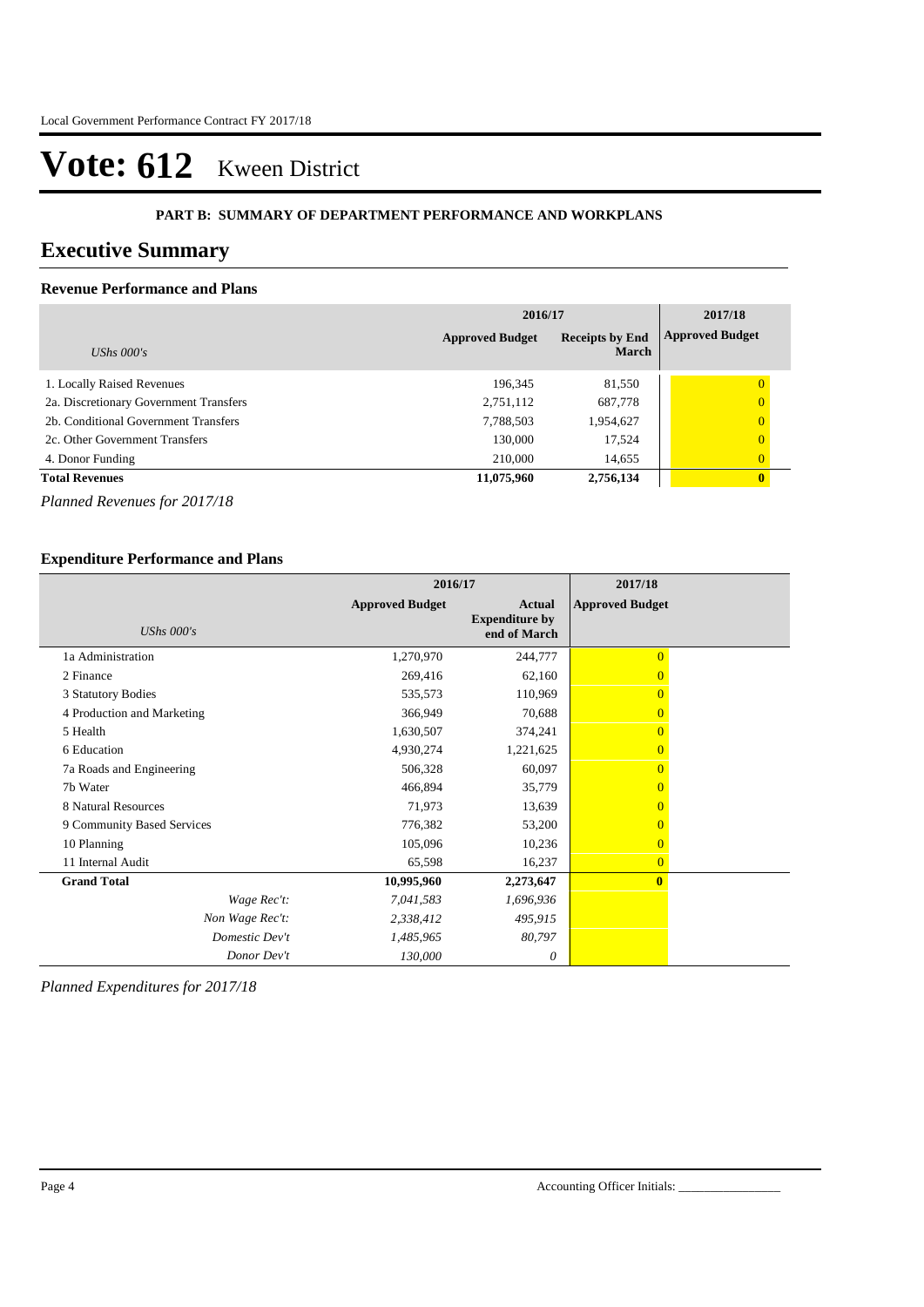## **A. Revenue Performance and Plans**

## **Conditional, Discretionary Transfers and other Revenues to the Local Government**

|                                                          | 2016/17                                | 2017/18      |                        |
|----------------------------------------------------------|----------------------------------------|--------------|------------------------|
|                                                          | <b>Approved Budget</b> Receipts by End |              | <b>Approved Budget</b> |
| <b>UShs</b> 000's                                        |                                        | <b>March</b> |                        |
| <b>1. Locally Raised Revenues</b>                        | 196,345                                | 81,550       |                        |
| Market/Gate Charges                                      | 22,500                                 | 1,124        |                        |
| Animal & Crop Husbandry related levies                   | 11,112                                 | 64           |                        |
| <b>Application Fees</b>                                  | 31,106                                 | 4,329        |                        |
| <b>Business licences</b>                                 | 11,947                                 | 2,065        |                        |
| Ground rent                                              | 4,565                                  | 400          |                        |
| Land Fees                                                | 21,260                                 | 920          |                        |
| Local Service Tax                                        | 23,493                                 | 26,448       |                        |
| Miscellaneous                                            | 30,450                                 | 40,695       |                        |
| Other Fees and Charges                                   | 26,630                                 | 2,136        |                        |
| Other licences                                           | 5,192                                  | 844          |                        |
| <b>Registration of Businesses</b>                        | 520                                    | 1,090        |                        |
| Local Government Hotel Tax                               | 400                                    | 35           |                        |
| Registration (e.g. Births, Deaths, Marriages, etc.) Fees | 7,170                                  | 1,400        |                        |
| 2a. Discretionary Government Transfers                   | 2,751,112                              | 687,778      |                        |
| District Unconditional Grant (Wage)                      | 1,149,095                              | 287,274      |                        |
| Urban Discretionary Development Equalization Grant       | 14,344                                 | 3,586        |                        |
| District Unconditional Grant (Non-Wage)                  | 492,269                                | 123,067      |                        |
| District Discretionary Development Equalization Grant    | 896,383                                | 224,096      |                        |
| Urban Unconditional Grant (Wage)                         | 164,687                                | 41,172       |                        |
| Urban Unconditional Grant (Non-Wage)                     | 34,334                                 | 8,584        |                        |
| 2b. Conditional Government Transfers                     | 7,788,503                              | 1,954,627    |                        |
| Development Grant                                        | 522,219                                | 130,555      |                        |
| <b>Transitional Development Grant</b>                    | 53,019                                 | 6,837        |                        |
| Sector Conditional Grant (Wage)                          | 5,463,366                              | 1,365,842    |                        |
| Sector Conditional Grant (Non-Wage)                      | 1,483,465                              | 384,785      |                        |
| Pension for Local Governments                            | 36,057                                 | 9,014        |                        |
| <b>Gratuity for Local Governments</b>                    | 230,377                                | 57,594       |                        |
| 2c. Other Government Transfers                           | 130,000                                | 17,524       |                        |
| Youth Livelihood Support Programme                       | 130,000                                | $\mathbf{0}$ |                        |
| MGLSD-FGM                                                |                                        | 17,524       |                        |
| 4. Donor Funding                                         | 210,000                                | 29,310       |                        |
| <b>UNICEF</b>                                            | 160,000                                | 29,310       |                        |
| Donor Funding                                            | 50,000                                 | $\theta$     |                        |
| <b>Total Revenues</b>                                    | 11,075,960                             | 2,770,789    |                        |

#### **Planned Revenues for 2017/18**

*(i) Locally Raised Revenues* 

*(ii) Central Government Transfers*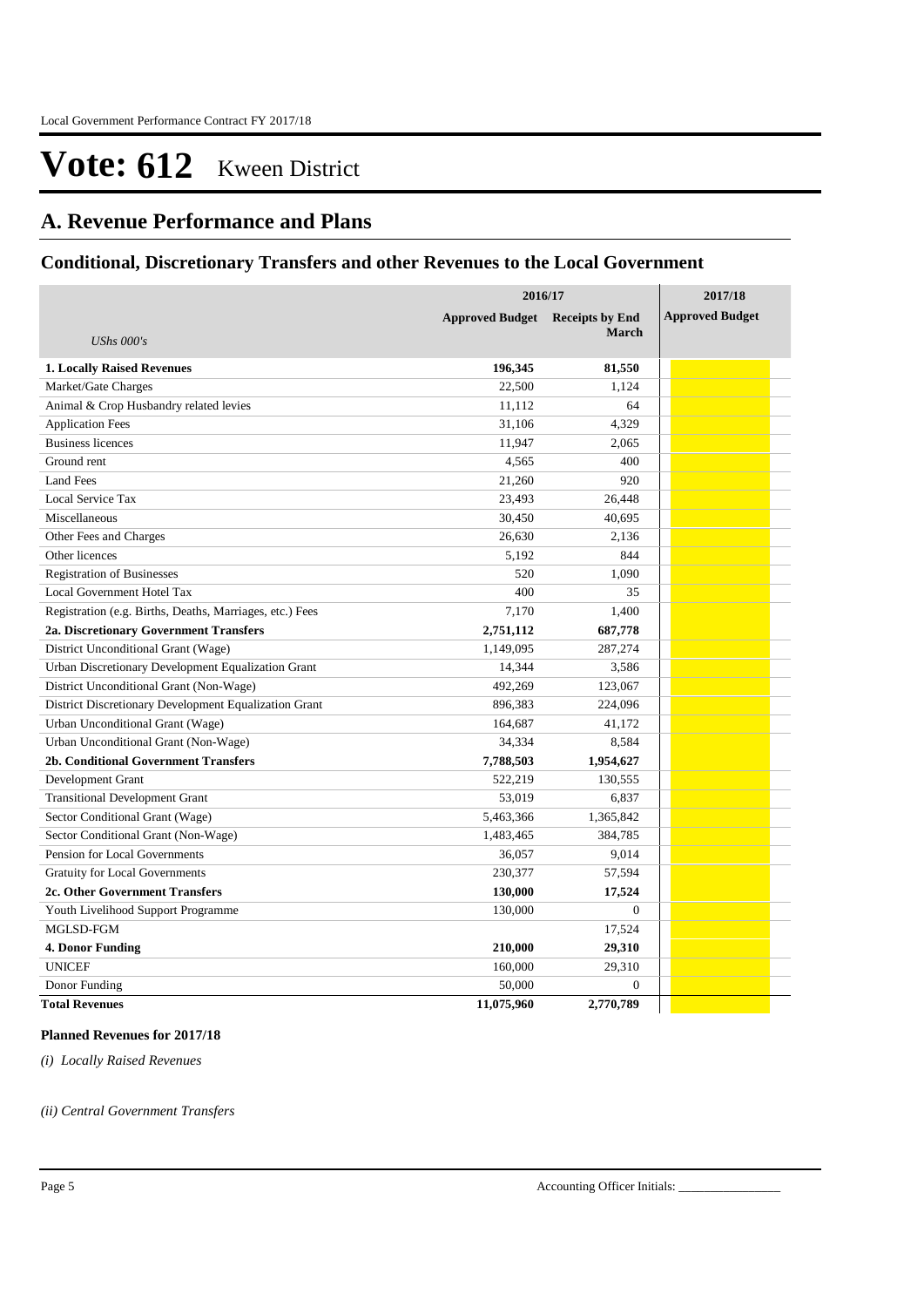## **A. Revenue Performance and Plans**

*(iii) Donor Funding*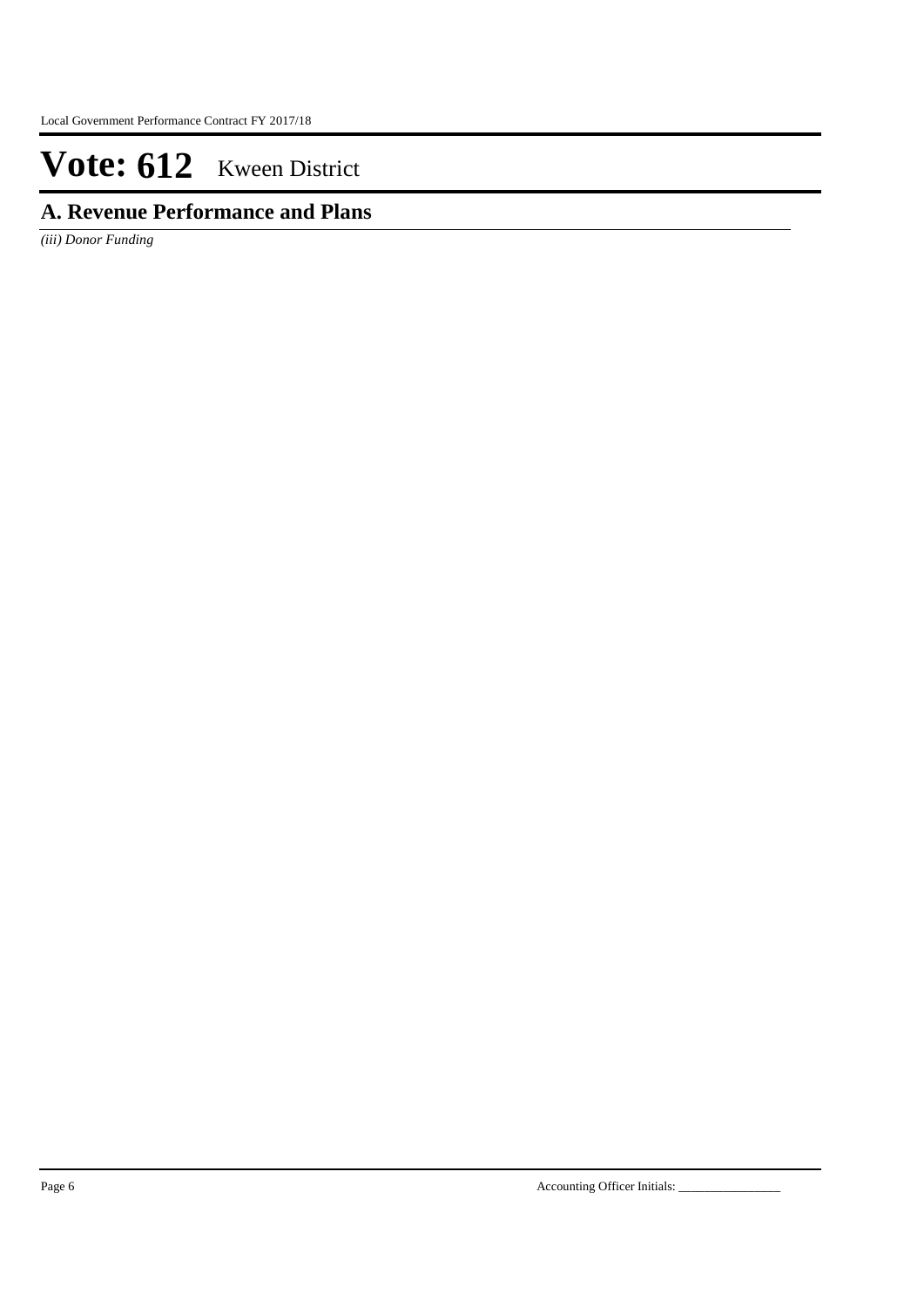## **Summary: Department Performance and Plans by Workplan**

## *Workplan 1a: Administration*

### **(i) Overview of Workplan Revenue and Expenditures**

| <b>UShs Thousand</b>                                 | 2016/17                   |                         | 2017/18                          |
|------------------------------------------------------|---------------------------|-------------------------|----------------------------------|
|                                                      | Approved<br><b>Budget</b> | Outturn by end<br>March | <b>Approved</b><br><b>Budget</b> |
| A: Breakdown of Workplan Revenues:                   |                           |                         |                                  |
| <b>Recurrent Revenues</b>                            | 974.641                   | 201,810                 |                                  |
| District Unconditional Grant (Non-Wage)              | 64,185                    | 16,046                  |                                  |
| District Unconditional Grant (Wage)                  | 475,132                   | 79,430                  |                                  |
| <b>Gratuity for Local Governments</b>                | 230,377                   | 57,594                  |                                  |
| Multi-Sectoral Transfers to LLGs                     | 142.391                   | 32,726                  |                                  |
| Pension for Local Governments                        | 36.057                    | 9,014                   |                                  |
| Unspent balances - Locally Raised Revenues           | 26,499                    | 7,000                   |                                  |
| <b>Development Revenues</b>                          | 296,329                   | 73,578                  |                                  |
| District Discretionary Development Equalization Gran | 245,001                   | 61,250                  |                                  |
| Multi-Sectoral Transfers to LLGs                     | 51,328                    | 12,328                  |                                  |
| <b>Total Revenues</b>                                | 1,270,970                 | 275,388                 |                                  |
| <b>B: Breakdown of Workplan Expenditures:</b>        |                           |                         |                                  |
| Recurrent Expenditure                                | 974,641                   | 194,360                 | $\overline{0}$                   |
| Wage                                                 | 823,311                   | 163,845                 | $\overline{0}$                   |
| Non Wage                                             | 151,330                   | 30,515                  | $\overline{0}$                   |
| Development Expenditure                              | 296.329                   | 50.417                  | $\overline{0}$                   |
| Domestic Development                                 | 296,329                   | 50,417                  | $\overline{0}$                   |
| Donor Development                                    | $\Omega$                  | $\mathbf{0}$            | $\overline{0}$                   |
| <b>Total Expenditure</b>                             | 1,270,970                 | 244,777                 | $\bf{0}$                         |

*2016/17 Revenue and Expenditure Performance up to March*

*Department Revenue and Expenditure Allocations Plans for 2017/18*

### **(ii) Summary of Past and Planned Workplan Outputs**

|                                                                      | 2015/16                                          | 2016/17                                                             |                                                  |
|----------------------------------------------------------------------|--------------------------------------------------|---------------------------------------------------------------------|--------------------------------------------------|
| Function, Indicator                                                  | <b>Approved Budget</b><br>and Planned<br>outputs | <b>Expenditure and</b><br><b>Performance by</b><br><b>End March</b> | <b>Approved Budget</b><br>and Planned<br>outputs |
| <b>Function: 1381 District and Urban Administration</b>              |                                                  |                                                                     |                                                  |
| No. (and type) of capacity building sessions undertaken              |                                                  |                                                                     |                                                  |
| % age of staff trained in Records Management                         |                                                  |                                                                     |                                                  |
| No. of computers, printers and sets of office furniture<br>purchased |                                                  |                                                                     |                                                  |
| No. of administrative buildings constructed                          |                                                  |                                                                     |                                                  |
| <b>Function Cost (UShs '000)</b>                                     | 1,270,970                                        | 244,777                                                             |                                                  |
| Cost of Workplan (UShs '000):                                        | 1,270,970                                        | 244,777                                                             |                                                  |

*2016/17 Physical Performance up to March*

*Planned Outputs for 2017/18*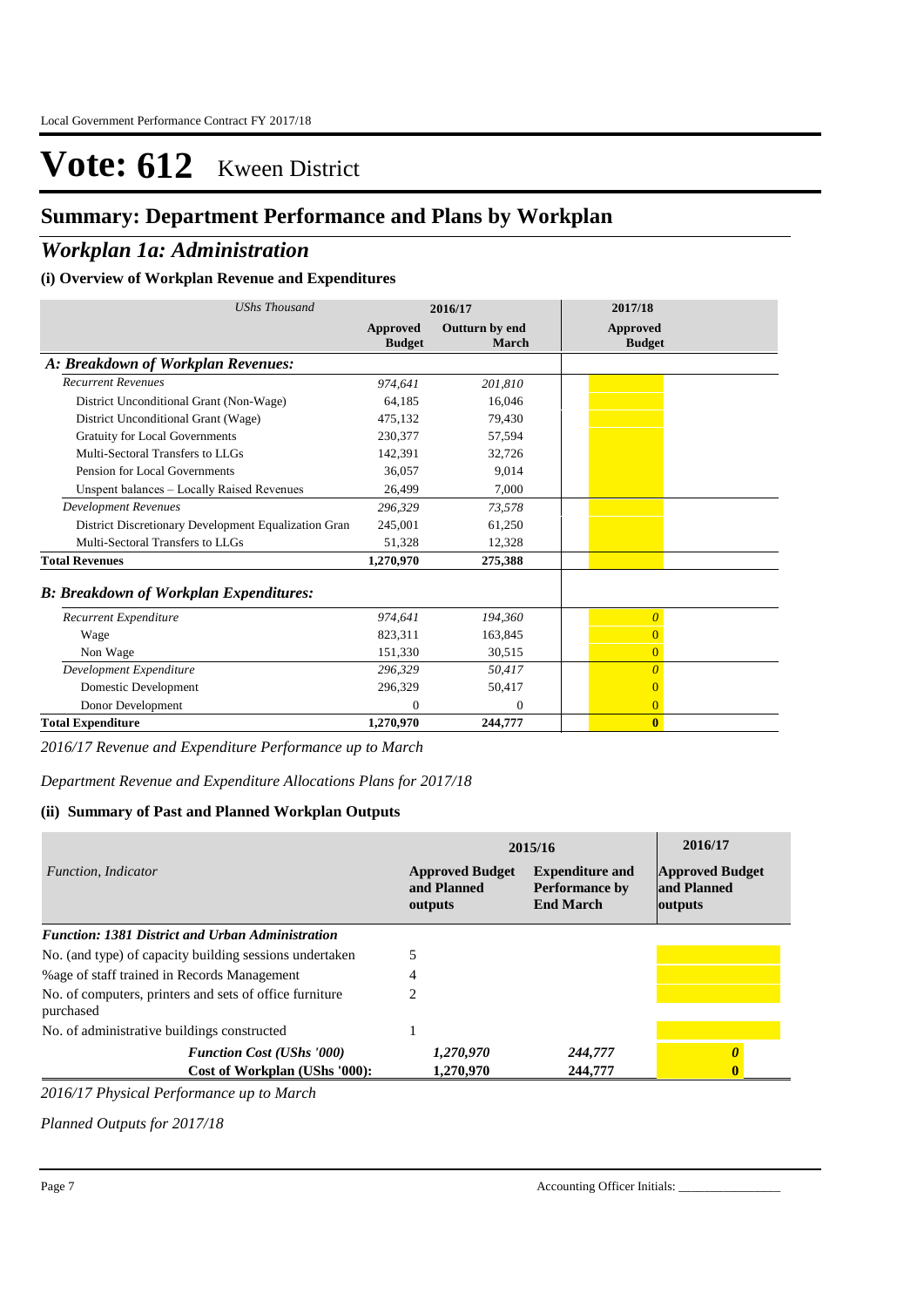## *Workplan 1a: Administration*

**(iii) Details of Off-Budget Activities carried out by NGOs, Central Government, the Private Sector and Donors** 

**(iv) The three biggest challenges faced by the department in improving local government services**

*1.*

*2.*

*3.*

## *Workplan 2: Finance*

### **(i) Overview of Workplan Revenue and Expenditures**

| <b>UShs Thousand</b>                          | 2016/17                   |                         | 2017/18                          |
|-----------------------------------------------|---------------------------|-------------------------|----------------------------------|
|                                               | Approved<br><b>Budget</b> | Outturn by end<br>March | <b>Approved</b><br><b>Budget</b> |
| A: Breakdown of Workplan Revenues:            |                           |                         |                                  |
| <b>Recurrent Revenues</b>                     | 256,881                   | 65,797                  |                                  |
| District Unconditional Grant (Non-Wage)       | 36,000                    | 9,000                   |                                  |
| District Unconditional Grant (Wage)           | 125,904                   | 32,995                  |                                  |
| Multi-Sectoral Transfers to LLGs              | 74,977                    | 16,802                  |                                  |
| Unspent balances - Locally Raised Revenues    | 20,000                    | 7,000                   |                                  |
| <b>Development Revenues</b>                   | 12,535                    | 2,582                   |                                  |
| Multi-Sectoral Transfers to LLGs              | 12,535                    | 2,582                   |                                  |
| <b>Total Revenues</b>                         | 269,416                   | 68,379                  |                                  |
| <b>B: Breakdown of Workplan Expenditures:</b> |                           |                         |                                  |
| Recurrent Expenditure                         | 256,881                   | 62,160                  | 0                                |
| Wage                                          | 147,522                   | 38,425                  |                                  |
| Non Wage                                      | 109,359                   | 23,735                  | $\overline{0}$                   |
| Development Expenditure                       | 12,535                    | 0                       | $\theta$                         |
| Domestic Development                          | 12,535                    | $\mathbf{0}$            | 0                                |
| Donor Development                             | $\Omega$                  | $\Omega$                | $\overline{0}$                   |
| <b>Total Expenditure</b>                      | 269,416                   | 62,160                  | $\mathbf{0}$                     |

*2016/17 Revenue and Expenditure Performance up to March*

*Department Revenue and Expenditure Allocations Plans for 2017/18*

### **(ii) Summary of Past and Planned Workplan Outputs**

|                            | 2015/16                |                        | 2016/17                |
|----------------------------|------------------------|------------------------|------------------------|
| <i>Function, Indicator</i> | <b>Approved Budget</b> | <b>Expenditure and</b> | <b>Approved Budget</b> |
|                            | and Planned            | <b>Performance by</b>  | and Planned            |
|                            | outputs                | <b>End March</b>       | outputs                |

*Function: 1481 Financial Management and Accountability(LG)*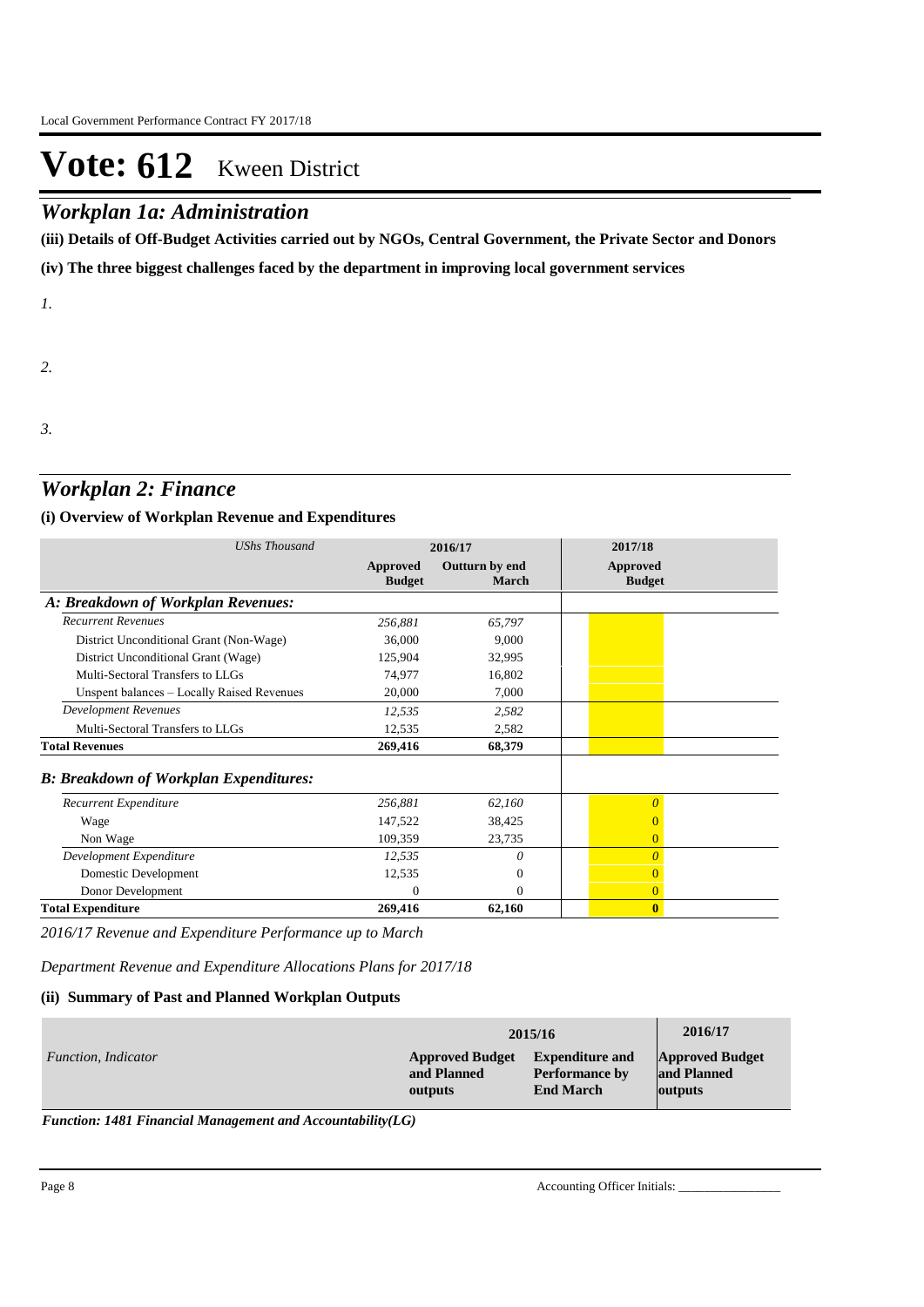## *Workplan 2: Finance*

|                                                                        | 2015/16                                          | 2016/17                                                             |                                                  |
|------------------------------------------------------------------------|--------------------------------------------------|---------------------------------------------------------------------|--------------------------------------------------|
| Function, Indicator                                                    | <b>Approved Budget</b><br>and Planned<br>outputs | <b>Expenditure and</b><br><b>Performance by</b><br><b>End March</b> | <b>Approved Budget</b><br>and Planned<br>outputs |
| Date for submitting the Annual Performance Report                      | 31/07/2017                                       |                                                                     |                                                  |
| Value of LG service tax collection                                     | 40000                                            |                                                                     |                                                  |
| Value of Other Local Revenue Collections                               | 73000                                            |                                                                     |                                                  |
| Date of Approval of the Annual Workplan to the Council                 | 31/03/2017                                       |                                                                     |                                                  |
| Date for presenting draft Budget and Annual workplan to the<br>Council | 28/02/2017                                       |                                                                     |                                                  |
| Date for submitting annual LG final accounts to Auditor<br>General     | 31/08/2017                                       |                                                                     |                                                  |
| <b>Function Cost (UShs '000)</b>                                       | 269,416                                          | 62,160                                                              | 0                                                |
| Cost of Workplan (UShs '000):                                          | 269,416                                          | 62,160                                                              |                                                  |

*2016/17 Physical Performance up to March*

*Planned Outputs for 2017/18* 

**(iii) Details of Off-Budget Activities carried out by NGOs, Central Government, the Private Sector and Donors** 

**(iv) The three biggest challenges faced by the department in improving local government services**

*1.*

*2.*

*3.*

## *Workplan 3: Statutory Bodies*

### **(i) Overview of Workplan Revenue and Expenditures**

| UShs Thousand                              |                           | 2016/17                 | 2017/18                   |
|--------------------------------------------|---------------------------|-------------------------|---------------------------|
|                                            | Approved<br><b>Budget</b> | Outturn by end<br>March | Approved<br><b>Budget</b> |
| A: Breakdown of Workplan Revenues:         |                           |                         |                           |
| <b>Recurrent Revenues</b>                  | 526.871                   | 118.273                 |                           |
| District Unconditional Grant (Non-Wage)    | 225,810                   | 58.223                  |                           |
| District Unconditional Grant (Wage)        | 209,173                   | 39.248                  |                           |
| Multi-Sectoral Transfers to LLGs           | 52,888                    | 10.802                  |                           |
| Unspent balances – Locally Raised Revenues | 39,000                    | 10,000                  |                           |
| <b>Development Revenues</b>                | 8.702                     | 2.291                   |                           |
| Multi-Sectoral Transfers to LLGs           | 8.702                     | 2.291                   |                           |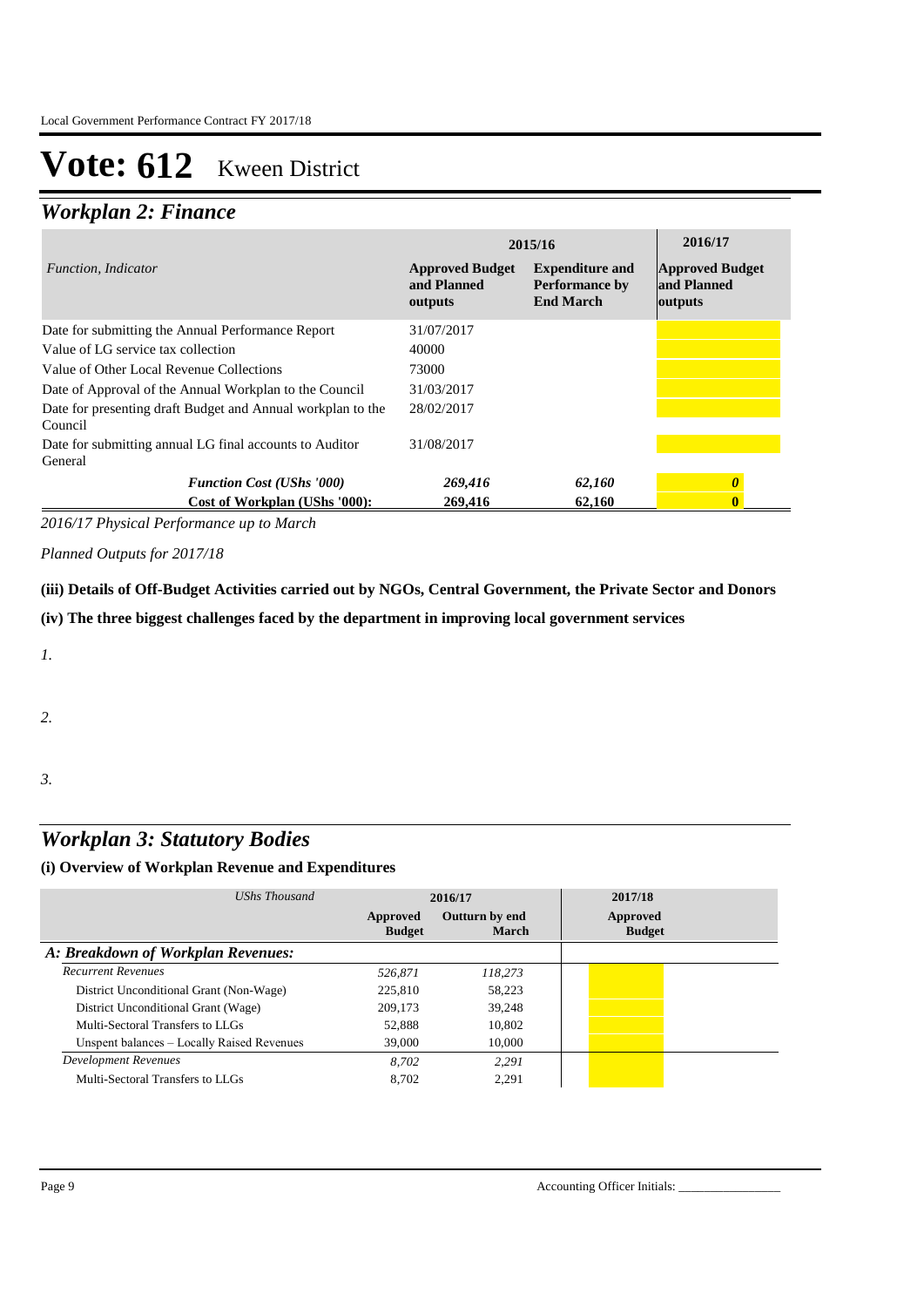## *Workplan 3: Statutory Bodies*

| ັ                                             |         |          |   |  |
|-----------------------------------------------|---------|----------|---|--|
| <b>Total Revenues</b>                         | 535,573 | 120,564  |   |  |
| <b>B: Breakdown of Workplan Expenditures:</b> |         |          |   |  |
| Recurrent Expenditure                         | 526,871 | 110,969  |   |  |
| Wage                                          | 209,173 | 39,248   | 0 |  |
| Non Wage                                      | 317,698 | 71,721   | 0 |  |
| Development Expenditure                       | 8.702   | 0        |   |  |
| Domestic Development                          | 8,702   | $\Omega$ |   |  |
| Donor Development                             |         | $\Omega$ | 0 |  |
| <b>Total Expenditure</b>                      | 535,573 | 110,969  |   |  |

*2016/17 Revenue and Expenditure Performance up to March*

*Department Revenue and Expenditure Allocations Plans for 2017/18*

### **(ii) Summary of Past and Planned Workplan Outputs**

|                                                                               | 2015/16                                          | 2016/17                                                      |                                                  |
|-------------------------------------------------------------------------------|--------------------------------------------------|--------------------------------------------------------------|--------------------------------------------------|
| Function, Indicator                                                           | <b>Approved Budget</b><br>and Planned<br>outputs | <b>Expenditure and</b><br>Performance by<br><b>End March</b> | <b>Approved Budget</b><br>and Planned<br>outputs |
| <b>Function: 1382 Local Statutory Bodies</b>                                  |                                                  |                                                              |                                                  |
| No. of land applications (registration, renewal, lease<br>extensions) cleared | 100                                              |                                                              |                                                  |
| No. of Land board meetings                                                    | 4                                                |                                                              |                                                  |
| No.of Auditor Generals queries reviewed per LG                                |                                                  |                                                              |                                                  |
| No. of LG PAC reports discussed by Council                                    |                                                  |                                                              |                                                  |
| No of minutes of Council meetings with relevant resolutions                   | 6                                                |                                                              |                                                  |
| <b>Function Cost (UShs '000)</b>                                              | 535,573                                          | 110,969                                                      |                                                  |
| Cost of Workplan (UShs '000):                                                 | 535,573                                          | 110.969                                                      |                                                  |

*2016/17 Physical Performance up to March*

*Planned Outputs for 2017/18* 

**(iii) Details of Off-Budget Activities carried out by NGOs, Central Government, the Private Sector and Donors** 

**(iv) The three biggest challenges faced by the department in improving local government services**

*1.*

- *2.*
- *3.*

## *Workplan 4: Production and Marketing*

**(i) Overview of Workplan Revenue and Expenditures**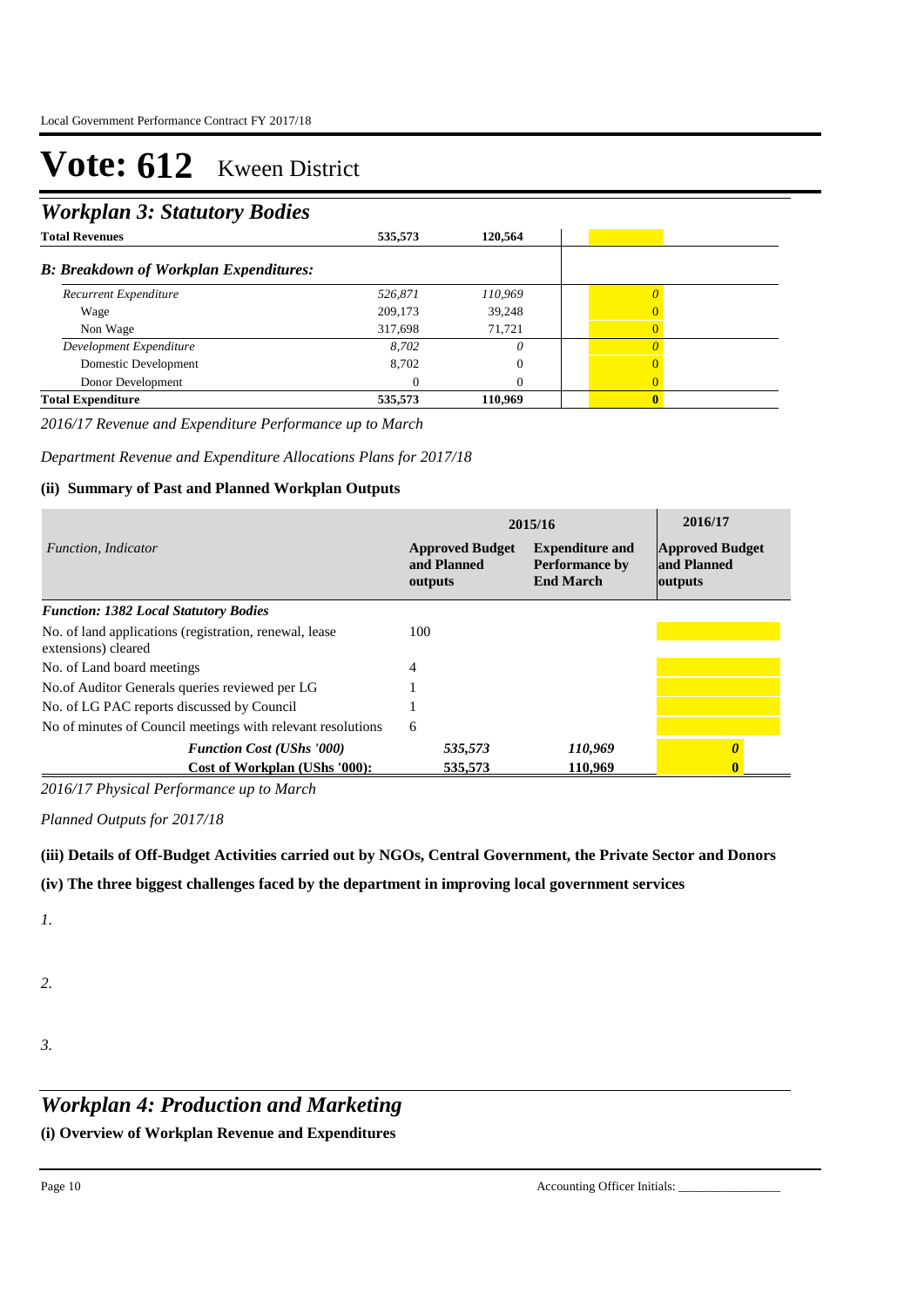## *Workplan 4: Production and Marketing*

| <b>UShs Thousand</b>                          | 2016/17                          |                         | 2017/18                   |
|-----------------------------------------------|----------------------------------|-------------------------|---------------------------|
|                                               | <b>Approved</b><br><b>Budget</b> | Outturn by end<br>March | Approved<br><b>Budget</b> |
| A: Breakdown of Workplan Revenues:            |                                  |                         |                           |
| <b>Recurrent Revenues</b>                     | 309,746                          | 77,068                  |                           |
| District Unconditional Grant (Non-Wage)       | 4.000                            | 1,000                   |                           |
| District Unconditional Grant (Wage)           | 41,285                           | 9,476                   |                           |
| Multi-Sectoral Transfers to LLGs              | 800                              | 177                     |                           |
| Sector Conditional Grant (Non-Wage)           | 24,980                           | 6,245                   |                           |
| Sector Conditional Grant (Wage)               | 236,681                          | 59,170                  |                           |
| Unspent balances - Locally Raised Revenues    | 2,000                            | 1,000                   |                           |
| <b>Development Revenues</b>                   | 57,204                           | 14,301                  |                           |
| Development Grant                             | 24,808                           | 6,202                   |                           |
| Multi-Sectoral Transfers to LLGs              | 32,396                           | 8,099                   |                           |
| <b>Total Revenues</b>                         | 366,949                          | 91,369                  |                           |
| <b>B: Breakdown of Workplan Expenditures:</b> |                                  |                         |                           |
| Recurrent Expenditure                         | 309,746                          | 70.688                  | 0                         |
| Wage                                          | 277,966                          | 68,646                  |                           |
| Non Wage                                      | 31.780                           | 2,042                   | $\overline{0}$            |
| Development Expenditure                       | 57,204                           | 0                       | $\Omega$                  |
| Domestic Development                          | 57,204                           | 0                       | $\Omega$                  |
| Donor Development                             | $\Omega$                         | $\Omega$                | $\overline{0}$            |
| <b>Total Expenditure</b>                      | 366,949                          | 70,688                  | $\bf{0}$                  |

*2016/17 Revenue and Expenditure Performance up to March*

*Department Revenue and Expenditure Allocations Plans for 2017/18*

### **(ii) Summary of Past and Planned Workplan Outputs**

|                                                                        | 2015/16                                          | 2016/17                                                             |                                                  |
|------------------------------------------------------------------------|--------------------------------------------------|---------------------------------------------------------------------|--------------------------------------------------|
| Function, Indicator                                                    | <b>Approved Budget</b><br>and Planned<br>outputs | <b>Expenditure and</b><br><b>Performance by</b><br><b>End March</b> | <b>Approved Budget</b><br>and Planned<br>outputs |
| <b>Function: 0182 District Production Services</b>                     |                                                  |                                                                     |                                                  |
| No. of livestock vaccinated                                            | 60000                                            |                                                                     |                                                  |
| No of plant clinics/mini laboratories constructed                      |                                                  |                                                                     |                                                  |
| <b>Function Cost (UShs '000)</b>                                       | 358,529                                          | 69,142                                                              |                                                  |
| <b>Function: 0183 District Commercial Services</b>                     |                                                  |                                                                     |                                                  |
| No of awareness radio shows participated in                            | 2                                                |                                                                     |                                                  |
| No of awareneness radio shows participated in                          | 2                                                |                                                                     |                                                  |
| No of businesses assited in business registration process              | 20                                               |                                                                     |                                                  |
| No. of enterprises linked to UNBS for product quality and<br>standards | 20                                               |                                                                     |                                                  |
| No. of market information reports desserminated                        |                                                  |                                                                     |                                                  |
| No of cooperative groups supervised                                    | 30                                               |                                                                     |                                                  |
| No. of cooperative groups mobilised for registration                   | 50                                               |                                                                     |                                                  |
| No. of cooperatives assisted in registration                           | 10                                               |                                                                     |                                                  |
| <b>Function Cost (UShs '000)</b>                                       | 8,420                                            | 1,546                                                               |                                                  |
| Cost of Workplan (UShs '000):                                          | 366,949                                          | 70,688                                                              |                                                  |

Page 11 Accounting Officer Initials: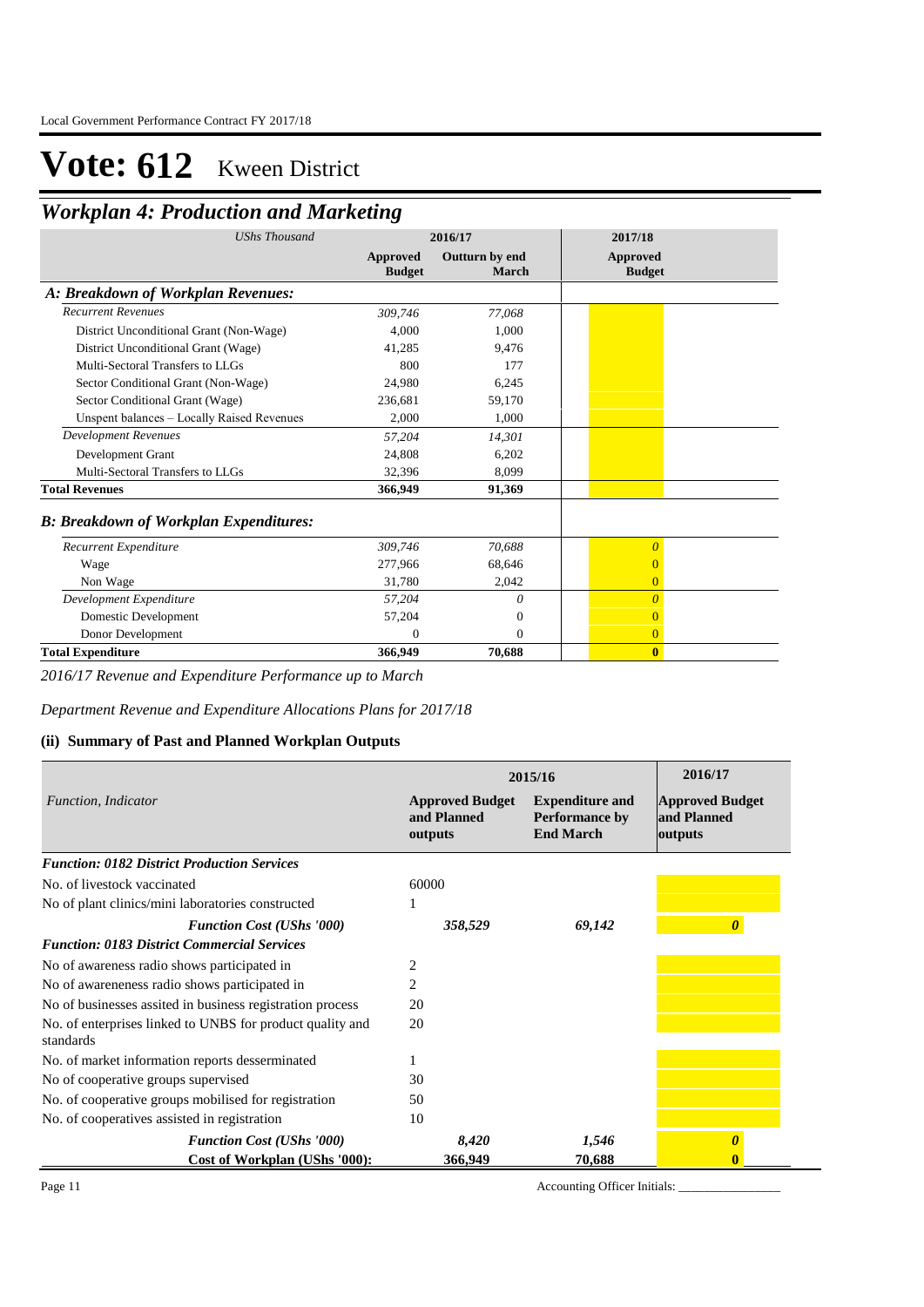## *Workplan 4: Production and Marketing*

*2016/17 Physical Performance up to March*

*Planned Outputs for 2017/18* 

**(iii) Details of Off-Budget Activities carried out by NGOs, Central Government, the Private Sector and Donors** 

**(iv) The three biggest challenges faced by the department in improving local government services**

*1.*

*2.*

*3.*

## *Workplan 5: Health*

**(i) Overview of Workplan Revenue and Expenditures**

| <b>UShs Thousand</b>                                 | 2016/17                   |                         | 2017/18                          |
|------------------------------------------------------|---------------------------|-------------------------|----------------------------------|
|                                                      | Approved<br><b>Budget</b> | Outturn by end<br>March | <b>Approved</b><br><b>Budget</b> |
| A: Breakdown of Workplan Revenues:                   |                           |                         |                                  |
| <b>Recurrent Revenues</b>                            | 1,522,539                 | 377,665                 |                                  |
| Multi-Sectoral Transfers to LLGs                     | 10,852                    | 530                     |                                  |
| Sector Conditional Grant (Non-Wage)                  | 84,212                    | 20,266                  |                                  |
| Sector Conditional Grant (Wage)                      | 1,427,475                 | 356,869                 |                                  |
| <b>Development Revenues</b>                          | 107,968                   | 20,681                  |                                  |
| District Discretionary Development Equalization Gran | 72,186                    | 19,020                  |                                  |
| Multi-Sectoral Transfers to LLGs                     | 10,110                    | 1,661                   |                                  |
| <b>Transitional Development Grant</b>                | 25,672                    | $\Omega$                |                                  |
| <b>Total Revenues</b>                                | 1,630,507                 | 398,345                 |                                  |
| <b>B: Breakdown of Workplan Expenditures:</b>        |                           |                         |                                  |
| Recurrent Expenditure                                | 1,522,539                 | 374,241                 | $\overline{0}$                   |
| Wage                                                 | 1,427,475                 | 356,869                 | $\mathbf{0}$                     |
| Non Wage                                             | 95,064                    | 17,372                  | $\overline{0}$                   |
| Development Expenditure                              | 107,968                   | 0                       | $\Omega$                         |
| Domestic Development                                 | 107,968                   | $\Omega$                | $\overline{0}$                   |
| Donor Development                                    | $\Omega$                  | $\mathbf{0}$            | $\overline{0}$                   |
| <b>Total Expenditure</b>                             | 1,630,507                 | 374,241                 | $\mathbf{0}$                     |

*2016/17 Revenue and Expenditure Performance up to March*

*Department Revenue and Expenditure Allocations Plans for 2017/18*

#### **(ii) Summary of Past and Planned Workplan Outputs**

|                     | 2015/16                               |                                                 |                                       |  |
|---------------------|---------------------------------------|-------------------------------------------------|---------------------------------------|--|
| Function, Indicator | <b>Approved Budget</b><br>and Planned | <b>Expenditure and</b><br><b>Performance by</b> | <b>Approved Budget</b><br>and Planned |  |
|                     |                                       | .                                               |                                       |  |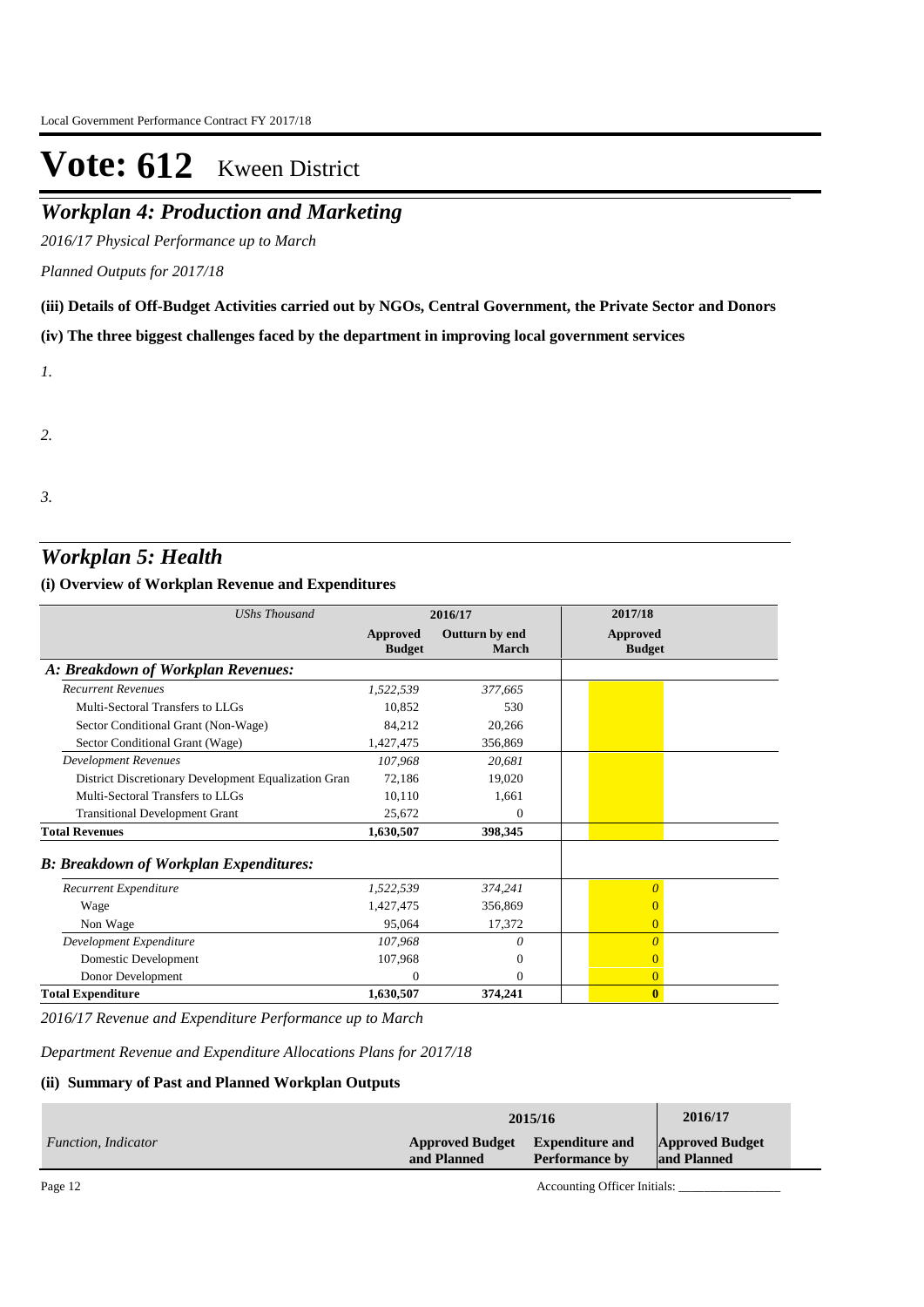## *Workplan 5: Health*

|                                                                                             | outputs   | <b>End March</b> | outputs |
|---------------------------------------------------------------------------------------------|-----------|------------------|---------|
| <b>Function: 0881 Primary Healthcare</b>                                                    |           |                  |         |
| Number of outpatients that visited the NGO Basic health<br>facilities                       | 12000     |                  |         |
| Number of children immunized with Pentavalent vaccine in<br>the NGO Basic health facilities | 589       |                  |         |
| Number of trained health workers in health centers                                          | 155       |                  |         |
| No of trained health related training sessions held.                                        | 88        |                  |         |
| Number of outpatients that visited the Govt. health facilities.                             | 80000     |                  |         |
| Number of inpatients that visited the Govt. health facilities.                              | 3000      |                  |         |
| No and proportion of deliveries conducted in the Govt. health<br>facilities                 | 3000      |                  |         |
| % age of approved posts filled with qualified health workers                                | 61        |                  |         |
| % age of Villages with functional (existing, trained, and<br>reporting quarterly) VHTs.     | 50        |                  |         |
| No of children immunized with Pentavalent vaccine                                           | 3713      |                  |         |
| No of OPD and other wards constructed                                                       |           |                  |         |
| <b>Function Cost (UShs '000)</b>                                                            | 130,282   | 14,508           |         |
| <b>Function: 0883 Health Management and Supervision</b>                                     |           |                  |         |
| <b>Function Cost (UShs '000)</b>                                                            | 1,500,225 | 359,733          |         |
| Cost of Workplan (UShs '000):                                                               | 1,630,507 | 374,241          |         |

**Approved Budget** 

**Expenditure and** 

**Approved Budget** 

*2016/17 Physical Performance up to March*

*Planned Outputs for 2017/18* 

### **(iii) Details of Off-Budget Activities carried out by NGOs, Central Government, the Private Sector and Donors**

### **(iv) The three biggest challenges faced by the department in improving local government services**

*1.*

#### *2.*

*3.*

## *Workplan 6: Education*

## **(i) Overview of Workplan Revenue and Expenditures**

| UShs Thousand                           |                           | 2016/17                 | 2017/18                   |
|-----------------------------------------|---------------------------|-------------------------|---------------------------|
|                                         | Approved<br><b>Budget</b> | Outturn by end<br>March | Approved<br><b>Budget</b> |
| A: Breakdown of Workplan Revenues:      |                           |                         |                           |
| <b>Recurrent Revenues</b>               | 4,756,870                 | 1,231,252               |                           |
| District Unconditional Grant (Non-Wage) | 4.000                     | 1,000                   |                           |
| District Unconditional Grant (Wage)     | 31,289                    | 6,369                   |                           |
| Multi-Sectoral Transfers to LLGs        | 5.750                     | 250                     |                           |

Page 13 Accounting Officer Initials: \_\_\_\_\_\_\_\_\_\_\_\_\_\_\_\_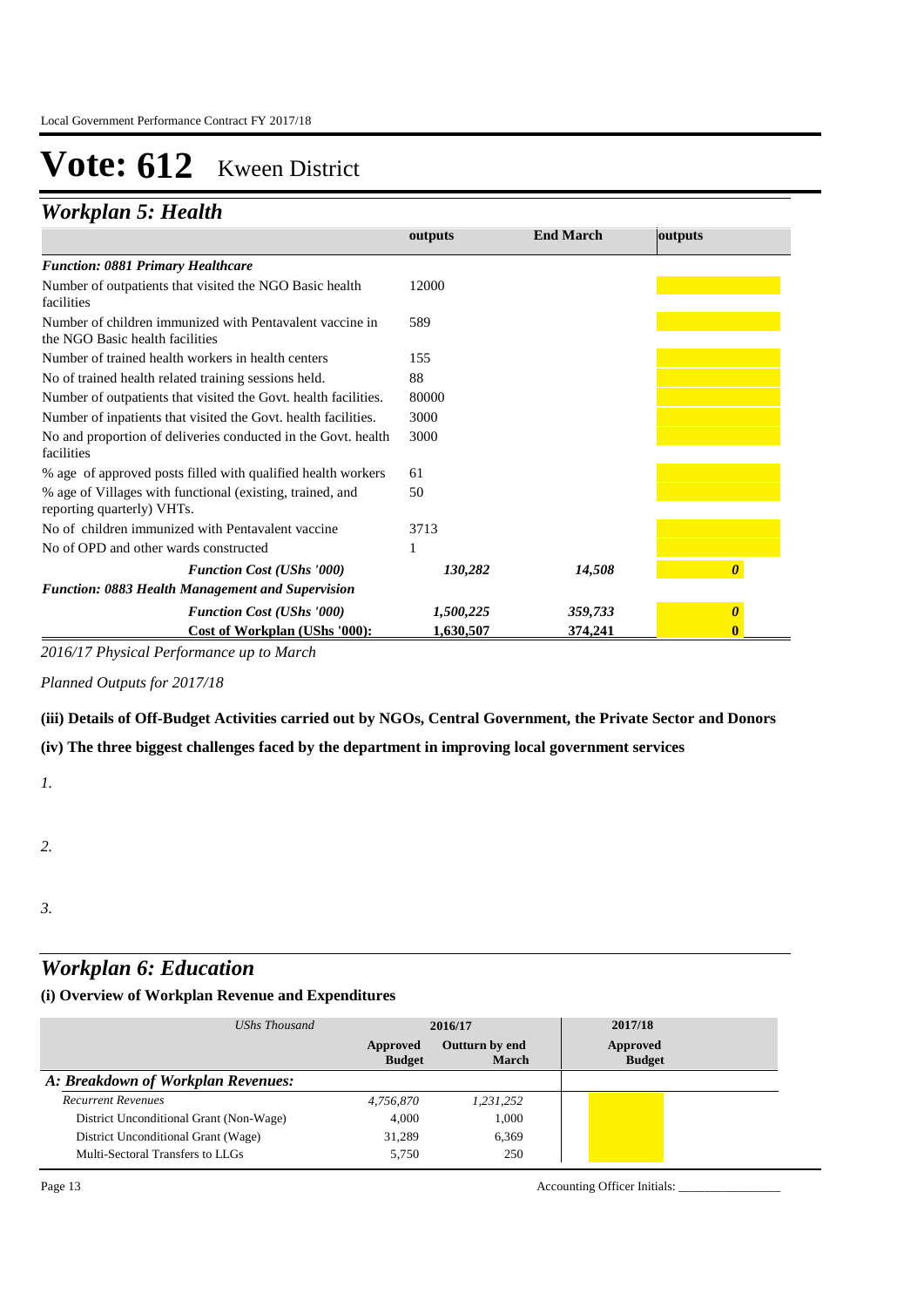## *Workplan 6: Education*

| Development Expenditure<br>Domestic Development<br>Donor Development | 173,405<br>173,405<br>$\Omega$ | 0<br>$\theta$<br>$\mathbf{0}$ | $\Omega$<br>$\Omega$ |
|----------------------------------------------------------------------|--------------------------------|-------------------------------|----------------------|
|                                                                      |                                |                               |                      |
|                                                                      |                                |                               |                      |
|                                                                      |                                |                               |                      |
| Non Wage                                                             | 926,371                        | 271,825                       | 0                    |
| Wage                                                                 | 3,830,499                      | 949,800                       |                      |
| Recurrent Expenditure                                                | 4,756,870                      | 1,221,625                     | 0                    |
| <b>B: Breakdown of Workplan Expenditures:</b>                        |                                |                               |                      |
| <b>Total Revenues</b>                                                | 4,930,274                      | 1,273,897                     |                      |
| Multi-Sectoral Transfers to LLGs                                     | 29,323                         | 6,624                         |                      |
| District Discretionary Development Equalization Gran                 | 25,000                         | 6,250                         |                      |
| Development Grant                                                    | 119,082                        | 29,770                        |                      |
| <b>Development Revenues</b>                                          | 173,405                        | 42,644                        |                      |
| Unspent balances - Locally Raised Revenues                           | 5,000                          | 2,000                         |                      |
| Sector Conditional Grant (Wage)                                      | 3,799,210                      | 949,802                       |                      |
| Sector Conditional Grant (Non-Wage)                                  | 911,621                        | 271,831                       |                      |
|                                                                      |                                |                               |                      |

*2016/17 Revenue and Expenditure Performance up to March*

*Department Revenue and Expenditure Allocations Plans for 2017/18*

#### **(ii) Summary of Past and Planned Workplan Outputs**

|                                                                        | 2015/16                                          | 2016/17                                                             |                                                  |
|------------------------------------------------------------------------|--------------------------------------------------|---------------------------------------------------------------------|--------------------------------------------------|
| Function, Indicator                                                    | <b>Approved Budget</b><br>and Planned<br>outputs | <b>Expenditure and</b><br><b>Performance by</b><br><b>End March</b> | <b>Approved Budget</b><br>and Planned<br>outputs |
| <b>Function: 0781 Pre-Primary and Primary Education</b>                |                                                  |                                                                     |                                                  |
| No. of teachers paid salaries                                          | 441                                              |                                                                     |                                                  |
| No. of qualified primary teachers                                      | 441                                              |                                                                     |                                                  |
| No. of pupils enrolled in UPE                                          | 23000                                            |                                                                     |                                                  |
| No. of Students passing in grade one.                                  | 10                                               |                                                                     |                                                  |
| No. of pupils sitting PLE                                              | 2744                                             |                                                                     |                                                  |
| No. of classrooms constructed in UPE                                   | 4                                                |                                                                     |                                                  |
| No. of primary schools receiving furniture.                            | 5                                                |                                                                     |                                                  |
| <b>Function Cost (UShs '000)</b>                                       | 3,140,074                                        | 680,037                                                             | $\boldsymbol{\theta}$                            |
| <b>Function: 0782 Secondary Education</b>                              |                                                  |                                                                     |                                                  |
| No. of students enrolled in USE                                        | 4000                                             |                                                                     |                                                  |
| <b>Function Cost (UShs '000)</b>                                       | 1,706,508                                        | 530,231                                                             |                                                  |
| <b>Function: 0784 Education &amp; Sports Management and Inspection</b> |                                                  |                                                                     |                                                  |
| <b>Function Cost (UShs '000)</b>                                       | 83,692                                           | 11,357                                                              |                                                  |
| Cost of Workplan (UShs '000):                                          | 4,930,274                                        | 1,221,625                                                           |                                                  |

*2016/17 Physical Performance up to March*

*Planned Outputs for 2017/18* 

### **(iii) Details of Off-Budget Activities carried out by NGOs, Central Government, the Private Sector and Donors**

**(iv) The three biggest challenges faced by the department in improving local government services**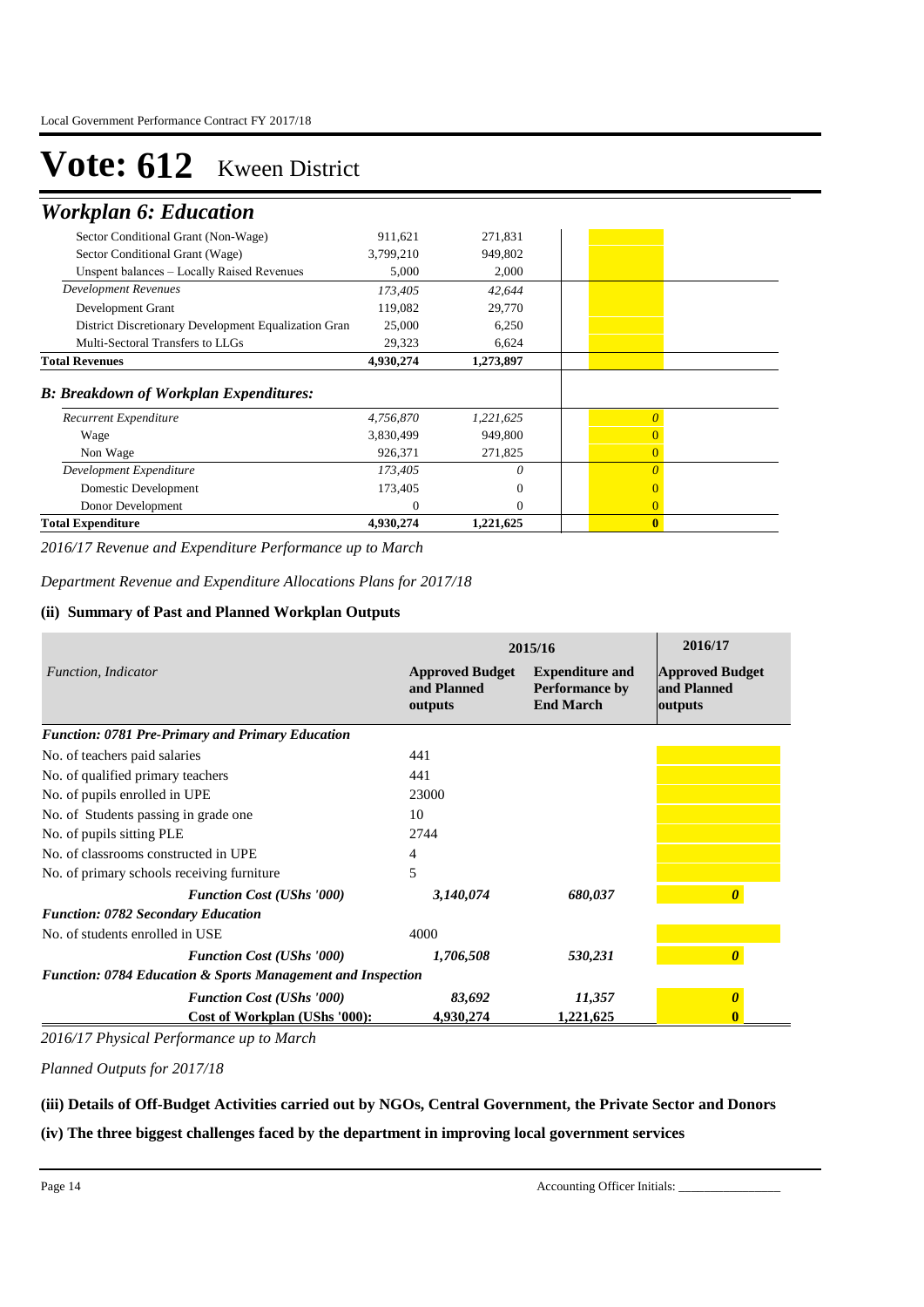*Workplan 6: Education*

*1.*

*2.*

*3.*

## *Workplan 7a: Roads and Engineering*

## **(i) Overview of Workplan Revenue and Expenditures**

| <b>UShs Thousand</b>                          |                           | 2016/17                        | 2017/18                   |
|-----------------------------------------------|---------------------------|--------------------------------|---------------------------|
|                                               | Approved<br><b>Budget</b> | Outturn by end<br><b>March</b> | Approved<br><b>Budget</b> |
| A: Breakdown of Workplan Revenues:            |                           |                                |                           |
| <b>Recurrent Revenues</b>                     | 453,895                   | 83,444                         |                           |
| District Unconditional Grant (Wage)           | 47,601                    | 11,900                         |                           |
| Multi-Sectoral Transfers to LLGs              | 10,739                    | 1,875                          |                           |
| Sector Conditional Grant (Non-Wage)           | 395,555                   | 69,669                         |                           |
| <b>Development Revenues</b>                   | 52,433                    | 14,182                         |                           |
| Multi-Sectoral Transfers to LLGs              | 52,433                    | 14,182                         |                           |
| <b>Total Revenues</b>                         | 506,328                   | 97,626                         |                           |
| <b>B: Breakdown of Workplan Expenditures:</b> |                           |                                |                           |
| Recurrent Expenditure                         | 453,895                   | 60,097                         | $\theta$                  |
| Wage                                          | 55,340                    | 13,775                         | $\Omega$                  |
| Non Wage                                      | 398,555                   | 46,322                         | $\overline{0}$            |
| Development Expenditure                       | 52,433                    | 0                              | $\theta$                  |
| Domestic Development                          | 52,433                    | $\Omega$                       | $\Omega$                  |
| Donor Development                             | $^{(1)}$                  | 0                              | $\overline{0}$            |
| <b>Total Expenditure</b>                      | 506,328                   | 60,097                         | $\mathbf{0}$              |

*2016/17 Revenue and Expenditure Performance up to March*

*Department Revenue and Expenditure Allocations Plans for 2017/18*

### **(ii) Summary of Past and Planned Workplan Outputs**

|                                                               | 2015/16                                          | 2016/17                                                             |                                                  |
|---------------------------------------------------------------|--------------------------------------------------|---------------------------------------------------------------------|--------------------------------------------------|
| <i>Function, Indicator</i>                                    | <b>Approved Budget</b><br>and Planned<br>outputs | <b>Expenditure and</b><br><b>Performance by</b><br><b>End March</b> | <b>Approved Budget</b><br>and Planned<br>outputs |
| Function: 0481 District, Urban and Community Access Roads     |                                                  |                                                                     |                                                  |
| Length in Km of Urban unpaved roads routinely maintained      | 21                                               |                                                                     |                                                  |
| Length in Km of Urban unpaved roads periodically maintained 3 |                                                  |                                                                     |                                                  |
| No. of bottlenecks cleared on community Access Roads          | 27                                               |                                                                     |                                                  |
| Length in Km of District roads routinely maintained           | 108                                              |                                                                     |                                                  |
| No. of Bridges Constructed                                    | 2                                                |                                                                     |                                                  |
| <b>Function Cost (UShs '000)</b>                              | 506,328                                          | 60,097                                                              |                                                  |

Page 15 Accounting Officer Initials: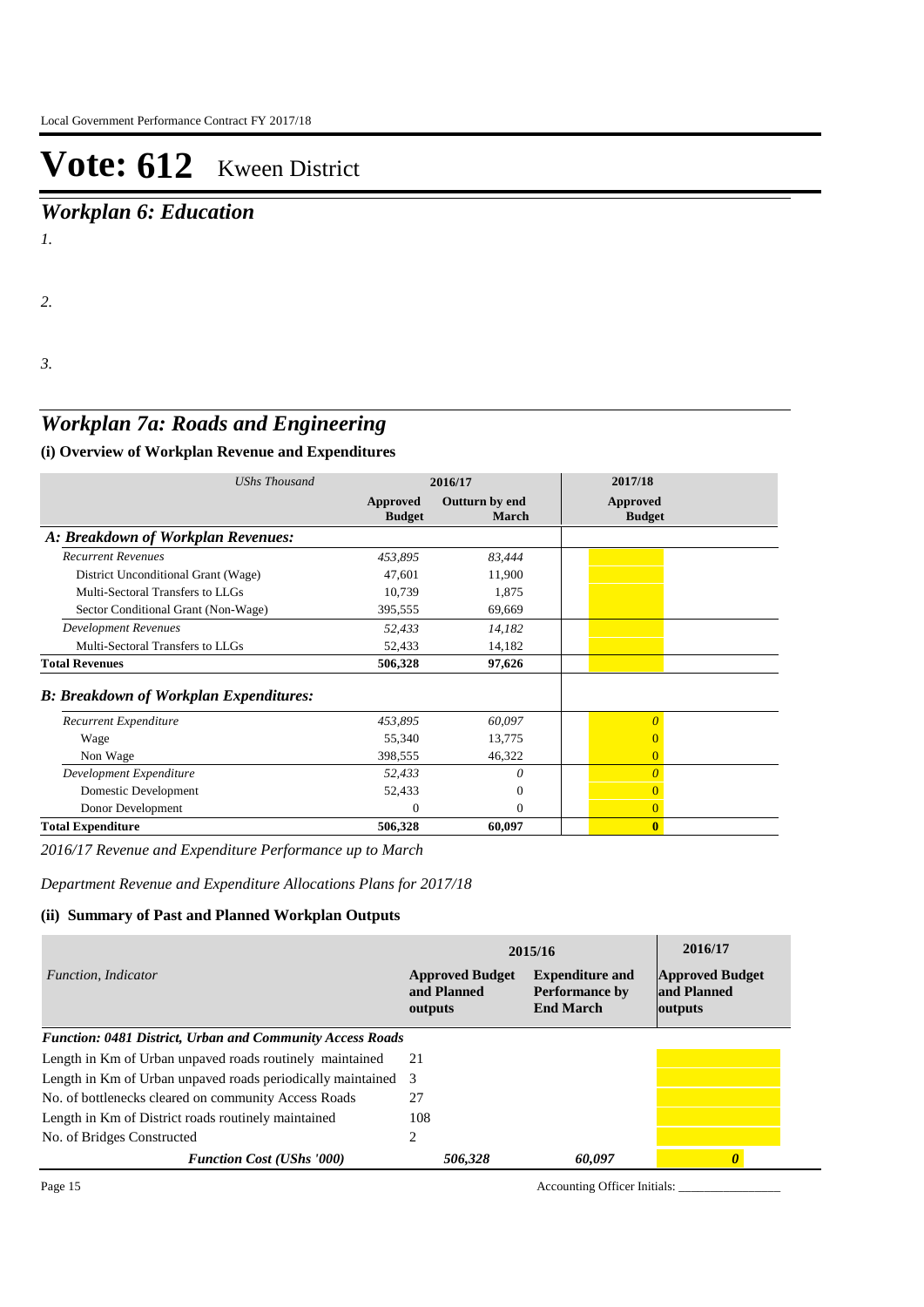## *Workplan 7a: Roads and Engineering*

|                            |                               | 2015/16                                          | 2016/17                                                             |                                                  |
|----------------------------|-------------------------------|--------------------------------------------------|---------------------------------------------------------------------|--------------------------------------------------|
| <i>Function, Indicator</i> |                               | <b>Approved Budget</b><br>and Planned<br>outputs | <b>Expenditure and</b><br><b>Performance by</b><br><b>End March</b> | <b>Approved Budget</b><br>and Planned<br>outputs |
|                            | Cost of Workplan (UShs '000): | 506,328                                          | 60,097                                                              |                                                  |

*2016/17 Physical Performance up to March*

*Planned Outputs for 2017/18* 

### **(iii) Details of Off-Budget Activities carried out by NGOs, Central Government, the Private Sector and Donors**

#### **(iv) The three biggest challenges faced by the department in improving local government services**

*1.*

*2.*

- 
- *3.*

## *Workplan 7b: Water*

### **(i) Overview of Workplan Revenue and Expenditures**

| <b>UShs Thousand</b>                          | 2016/17                          |                                | 2017/18                          |
|-----------------------------------------------|----------------------------------|--------------------------------|----------------------------------|
|                                               | <b>Approved</b><br><b>Budget</b> | Outturn by end<br><b>March</b> | <b>Approved</b><br><b>Budget</b> |
| A: Breakdown of Workplan Revenues:            |                                  |                                |                                  |
| <b>Recurrent Revenues</b>                     | 55,199                           | 12,180                         |                                  |
| District Unconditional Grant (Wage)           | 4.001                            | 1,000                          |                                  |
| Multi-Sectoral Transfers to LLGs              | 16,490                           | 2,503                          |                                  |
| Sector Conditional Grant (Non-Wage)           | 34,708                           | 8,677                          |                                  |
| Development Revenues                          | 411,695                          | 102,924                        |                                  |
| Development Grant                             | 378,329                          | 94,582                         |                                  |
| Multi-Sectoral Transfers to LLGs              | 10,366                           | 2,592                          |                                  |
| <b>Transitional Development Grant</b>         | 23,000                           | 5.750                          |                                  |
| <b>Total Revenues</b>                         | 466,894                          | 115,104                        |                                  |
| <b>B: Breakdown of Workplan Expenditures:</b> |                                  |                                |                                  |
| Recurrent Expenditure                         | 55,199                           | 6.459                          | $\overline{0}$                   |
| Wage                                          | 14,091                           | 3,503                          | $\overline{0}$                   |
| Non Wage                                      | 41,108                           | 2,956                          | $\overline{0}$                   |
| Development Expenditure                       | 411,695                          | 29,320                         | $\theta$                         |
| Domestic Development                          | 411,695                          | 29,320                         | $\overline{0}$                   |
| Donor Development                             | $\Omega$                         | $\Omega$                       | $\overline{0}$                   |
| <b>Total Expenditure</b>                      | 466,894                          | 35,779                         | $\mathbf{0}$                     |

*2016/17 Revenue and Expenditure Performance up to March*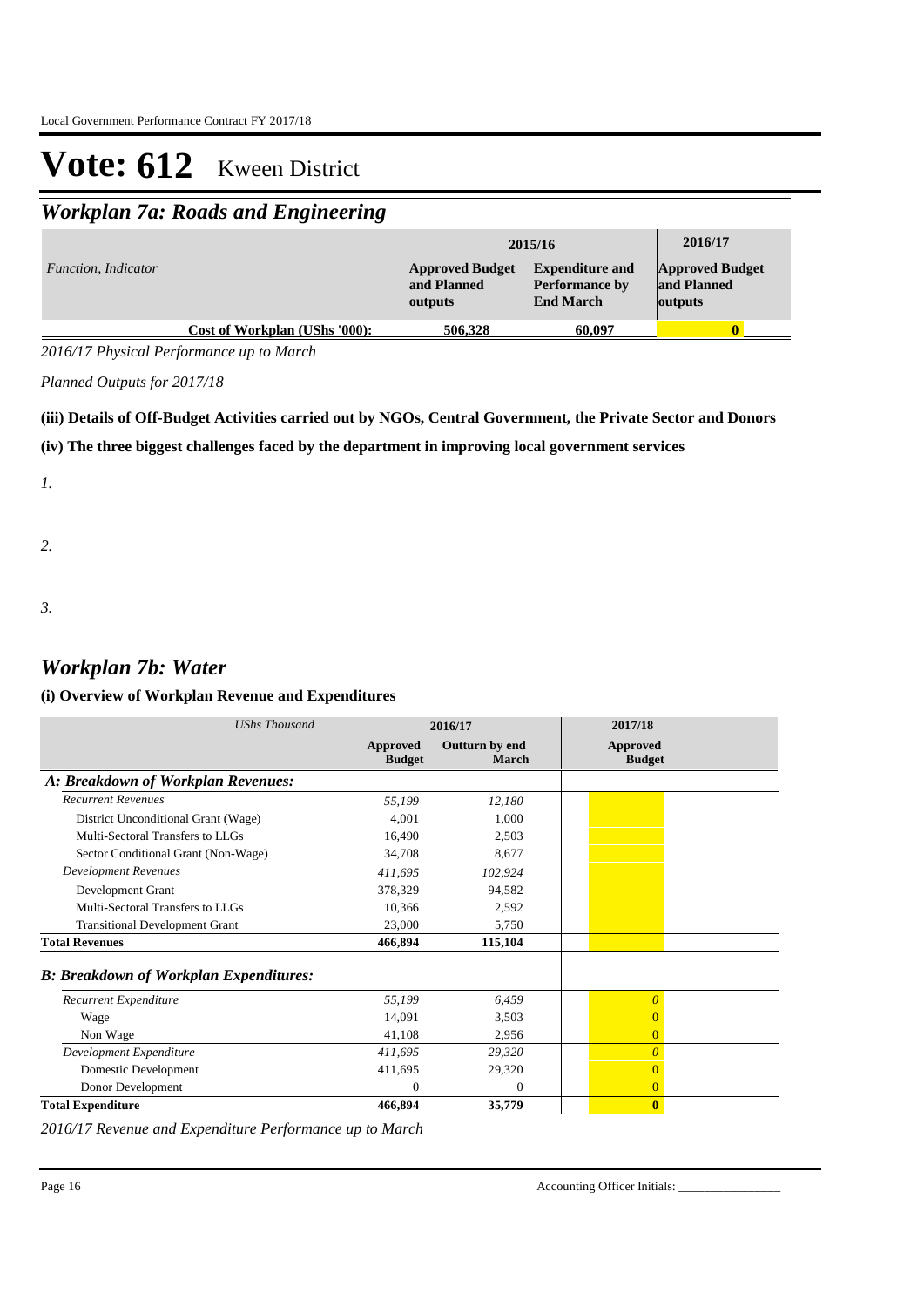## *Workplan 7b: Water*

*Department Revenue and Expenditure Allocations Plans for 2017/18*

### **(ii) Summary of Past and Planned Workplan Outputs**

|                                                                                          | 2015/16                                          | 2016/17                                                             |                                                  |  |
|------------------------------------------------------------------------------------------|--------------------------------------------------|---------------------------------------------------------------------|--------------------------------------------------|--|
| Function, Indicator                                                                      | <b>Approved Budget</b><br>and Planned<br>outputs | <b>Expenditure and</b><br><b>Performance by</b><br><b>End March</b> | <b>Approved Budget</b><br>and Planned<br>outputs |  |
| Function: 0981 Rural Water Supply and Sanitation                                         |                                                  |                                                                     |                                                  |  |
| No. of supervision visits during and after construction                                  | 64                                               |                                                                     |                                                  |  |
| No. of water points tested for quality                                                   | 80                                               |                                                                     |                                                  |  |
| No. of District Water Supply and Sanitation Coordination<br>Meetings                     | 3                                                |                                                                     |                                                  |  |
| No. of water points rehabilitated                                                        | 00 <sup>2</sup>                                  |                                                                     |                                                  |  |
| % of rural water point sources functional (Gravity Flow<br>Scheme)                       | 0 <sub>0</sub>                                   |                                                                     |                                                  |  |
| No. of water pump mechanics, scheme attendants and<br>caretakers trained                 | 25                                               |                                                                     |                                                  |  |
| No. of water and Sanitation promotional events undertaken                                | 33                                               |                                                                     |                                                  |  |
| No. of water user committees formed.                                                     | 18                                               |                                                                     |                                                  |  |
| No. of Water User Committee members trained                                              | 18                                               |                                                                     |                                                  |  |
| No. of springs protected                                                                 | 8                                                |                                                                     |                                                  |  |
| No. of deep boreholes drilled (hand pump, motorised)                                     | 2                                                |                                                                     |                                                  |  |
| No. of deep boreholes rehabilitated                                                      | 6                                                |                                                                     |                                                  |  |
| No. of piped water supply systems constructed (GFS, borehole<br>pumped, surface water)   | 3                                                |                                                                     |                                                  |  |
| No. of piped water supply systems rehabilitated (GFS,<br>borehole pumped, surface water) | $\overline{2}$                                   |                                                                     |                                                  |  |
| <b>Function Cost (UShs '000)</b>                                                         | 466,894                                          | 35,779                                                              | $\boldsymbol{\theta}$                            |  |
| Cost of Workplan (UShs '000):                                                            | 466,894                                          | 35,779                                                              | $\bf{0}$                                         |  |

*2016/17 Physical Performance up to March*

*Planned Outputs for 2017/18* 

**(iii) Details of Off-Budget Activities carried out by NGOs, Central Government, the Private Sector and Donors** 

### **(iv) The three biggest challenges faced by the department in improving local government services**

*1.*

- *2.*
- *3.*

## *Workplan 8: Natural Resources*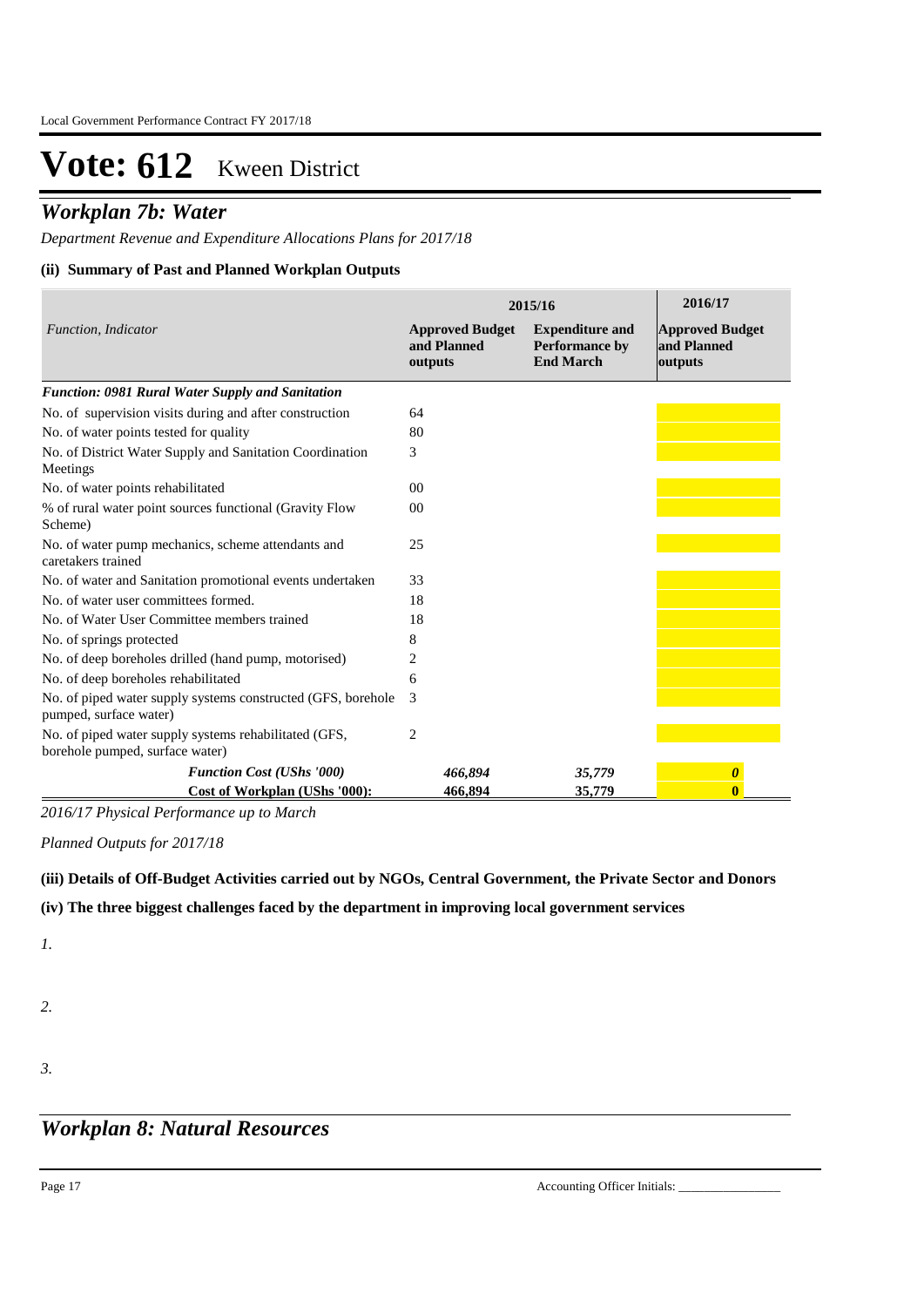## *Workplan 8: Natural Resources*

### **(i) Overview of Workplan Revenue and Expenditures**

| UShs Thousand                                 | 2016/17                   |                         | 2017/18                   |
|-----------------------------------------------|---------------------------|-------------------------|---------------------------|
|                                               | Approved<br><b>Budget</b> | Outturn by end<br>March | Approved<br><b>Budget</b> |
| A: Breakdown of Workplan Revenues:            |                           |                         |                           |
| <b>Recurrent Revenues</b>                     | 66,373                    | 16,353                  |                           |
| District Unconditional Grant (Non-Wage)       | 6,000                     | 1,500                   |                           |
| District Unconditional Grant (Wage)           | 49.839                    | 12,460                  |                           |
| Multi-Sectoral Transfers to LLGs              | 960                       | $\Omega$                |                           |
| Sector Conditional Grant (Non-Wage)           | 2,574                     | 643                     |                           |
| Unspent balances - Locally Raised Revenues    | 7,000                     | 1,750                   |                           |
| <b>Development Revenues</b>                   | 5,600                     | 1,775                   |                           |
| Multi-Sectoral Transfers to LLGs              | 5,600                     | 1,775                   |                           |
| <b>Total Revenues</b>                         | 71,973                    | 18,128                  |                           |
| <b>B: Breakdown of Workplan Expenditures:</b> |                           |                         |                           |
| Recurrent Expenditure                         | 66,373                    | 13,639                  | $\theta$                  |
| Wage                                          | 49,839                    | 11,677                  |                           |
| Non Wage                                      | 16,534                    | 1,962                   | $\overline{0}$            |
| Development Expenditure                       | 5,600                     | 0                       | $\theta$                  |
| Domestic Development                          | 5,600                     | $\Omega$                | 0                         |
| Donor Development                             | $\Omega$                  | $\Omega$                | $\overline{0}$            |
| <b>Total Expenditure</b>                      | 71,973                    | 13,639                  | $\bf{0}$                  |

*2016/17 Revenue and Expenditure Performance up to March*

*Department Revenue and Expenditure Allocations Plans for 2017/18*

### **(ii) Summary of Past and Planned Workplan Outputs**

|                                                                         | 2015/16                                          | 2016/17                                                             |                                                  |
|-------------------------------------------------------------------------|--------------------------------------------------|---------------------------------------------------------------------|--------------------------------------------------|
| Function, Indicator                                                     | <b>Approved Budget</b><br>and Planned<br>outputs | <b>Expenditure and</b><br><b>Performance by</b><br><b>End March</b> | <b>Approved Budget</b><br>and Planned<br>outputs |
| <b>Function: 0983 Natural Resources Management</b>                      |                                                  |                                                                     |                                                  |
| Number of people (Men and Women) participating in tree<br>planting days | 60                                               |                                                                     |                                                  |
| No. of monitoring and compliance surveys/inspections<br>undertaken      | 5                                                |                                                                     |                                                  |
| No. of Water Shed Management Committees formulated                      | 2                                                |                                                                     |                                                  |
| No. of community women and men trained in ENR monitoring                | 40                                               |                                                                     |                                                  |
| No. of monitoring and compliance surveys undertaken                     | 6                                                |                                                                     |                                                  |
| No. of new land disputes settled within FY                              |                                                  |                                                                     |                                                  |
| Area (Ha) of trees established (planted and surviving)                  | 10                                               |                                                                     |                                                  |
| <b>Function Cost (UShs '000)</b>                                        | 71,973                                           | 13,639                                                              |                                                  |
| Cost of Workplan (UShs '000):                                           | 71,973                                           | 13,639                                                              |                                                  |

*2016/17 Physical Performance up to March*

*Planned Outputs for 2017/18*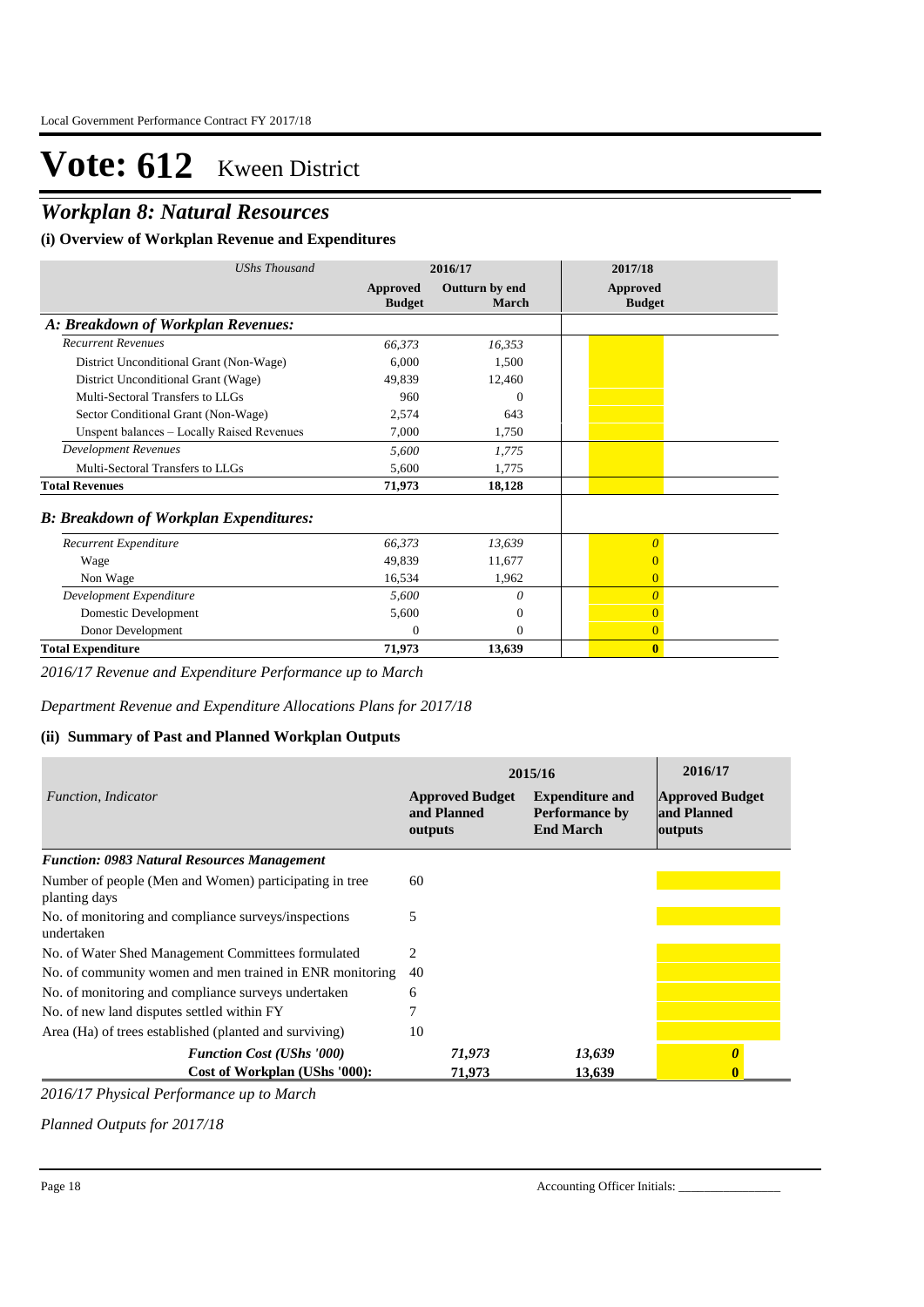## *Workplan 8: Natural Resources*

**(iii) Details of Off-Budget Activities carried out by NGOs, Central Government, the Private Sector and Donors** 

**(iv) The three biggest challenges faced by the department in improving local government services**

*1.*

*2.*

*3.*

## *Workplan 9: Community Based Services*

### **(i) Overview of Workplan Revenue and Expenditures**

| <b>UShs Thousand</b>                          | 2016/17                          |                                | 2017/18                          |
|-----------------------------------------------|----------------------------------|--------------------------------|----------------------------------|
|                                               | <b>Approved</b><br><b>Budget</b> | Outturn by end<br><b>March</b> | <b>Approved</b><br><b>Budget</b> |
| A: Breakdown of Workplan Revenues:            |                                  |                                |                                  |
| <b>Recurrent Revenues</b>                     | 456,287                          | 79,118                         |                                  |
| District Unconditional Grant (Non-Wage)       | 4.000                            | 1,500                          |                                  |
| District Unconditional Grant (Wage)           | 110,165                          | 27,061                         |                                  |
| Multi-Sectoral Transfers to LLGs              | 48,306                           | 8.055                          |                                  |
| Sector Conditional Grant (Non-Wage)           | 29,816                           | 7,454                          |                                  |
| Unspent balances - Locally Raised Revenues    | 4.000                            | $\Omega$                       |                                  |
| Unspent balances - Other Government Transfers | 130,000                          | 17,524                         |                                  |
| Unspent balances - UnConditional Grants       | 130,000                          | 17,524                         |                                  |
| <b>Development Revenues</b>                   | 450,095                          | 87,204                         |                                  |
| Multi-Sectoral Transfers to LLGs              | 345,747                          | 86,117                         |                                  |
| <b>Transitional Development Grant</b>         | 4,348                            | 1,087                          |                                  |
| Unspent balances - donor                      | 100,000                          | $\Omega$                       |                                  |
| <b>Total Revenues</b>                         | 906,382                          | 166,322                        |                                  |
| <b>B: Breakdown of Workplan Expenditures:</b> |                                  |                                |                                  |
| Recurrent Expenditure                         | 326,287                          | 52,640                         | $\overline{\theta}$              |
| Wage                                          | 136,299                          | 33,630                         | $\overline{0}$                   |
| Non Wage                                      | 189.988                          | 19,010                         | $\overline{0}$                   |
| Development Expenditure                       | 450,095                          | 560                            | $\overline{0}$                   |
| Domestic Development                          | 350,095                          | 560                            | $\overline{0}$                   |
| Donor Development                             | 100,000                          | $\Omega$                       | $\overline{0}$                   |
| <b>Total Expenditure</b>                      | 776.382                          | 53,200                         | $\mathbf{0}$                     |

*2016/17 Revenue and Expenditure Performance up to March*

*Department Revenue and Expenditure Allocations Plans for 2017/18*

### **(ii) Summary of Past and Planned Workplan Outputs**

|                     | 2015/16                                        | 2016/17               |                                       |  |
|---------------------|------------------------------------------------|-----------------------|---------------------------------------|--|
| Function, Indicator | Approved Budget Expenditure and<br>and Planned | <b>Performance by</b> | <b>Approved Budget</b><br>and Planned |  |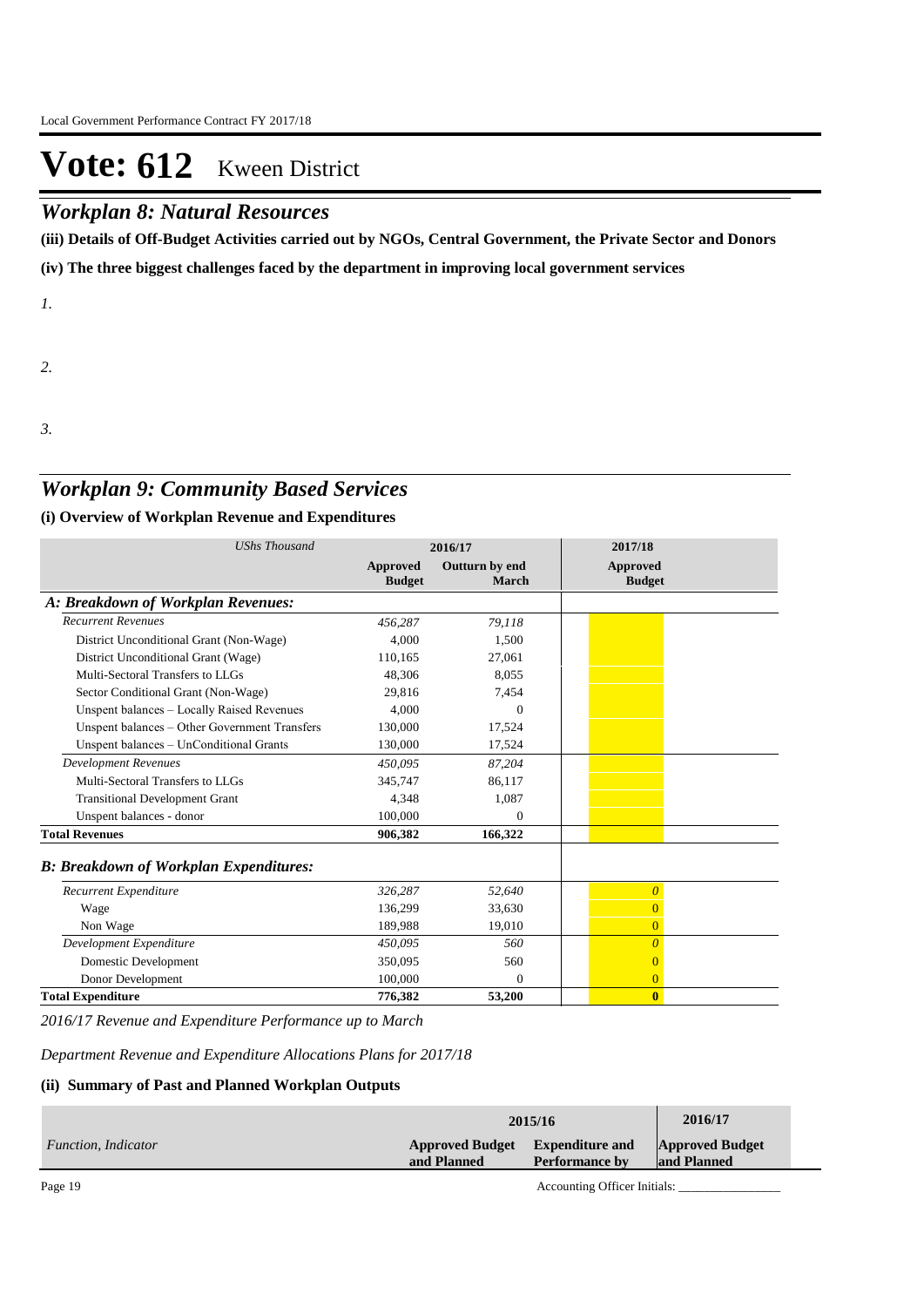## *Workplan 9: Community Based Services* **End March outputs**

| <b>Function: 1081 Community Mobilisation and Empowerment</b>       |         |        |  |
|--------------------------------------------------------------------|---------|--------|--|
| No. of children settled                                            | 10      |        |  |
| No. of Active Community Development Workers                        | 14      |        |  |
| No. FAL Learners Trained                                           | 350     |        |  |
| No. of children cases (Juveniles) handled and settled              | 30      |        |  |
| No. of Youth councils supported                                    |         |        |  |
| No. of assisted aids supplied to disabled and elderly<br>community | 6       |        |  |
| No. of women councils supported                                    |         |        |  |
| <b>Function Cost (UShs '000)</b>                                   | 776,382 | 53,200 |  |
| Cost of Workplan (UShs '000):                                      | 776,382 | 53,200 |  |

*2016/17 Physical Performance up to March*

*Planned Outputs for 2017/18* 

**(iii) Details of Off-Budget Activities carried out by NGOs, Central Government, the Private Sector and Donors** 

**(iv) The three biggest challenges faced by the department in improving local government services**

*1.*

*2.*

*3.*

## *Workplan 10: Planning*

### **(i) Overview of Workplan Revenue and Expenditures**

| UShs Thousand                                        | 2016/17                   |                                | 2017/18                   |
|------------------------------------------------------|---------------------------|--------------------------------|---------------------------|
|                                                      | Approved<br><b>Budget</b> | Outturn by end<br><b>March</b> | Approved<br><b>Budget</b> |
| A: Breakdown of Workplan Revenues:                   |                           |                                |                           |
| <b>Recurrent Revenues</b>                            | 65.096                    | 15.955                         |                           |
| District Unconditional Grant (Non-Wage)              | 30,000                    | 7.500                          |                           |
| District Unconditional Grant (Wage)                  | 29.218                    | 7.305                          |                           |
| Multi-Sectoral Transfers to LLGs                     | 1.878                     | 150                            |                           |
| Unspent balances – Locally Raised Revenues           | 4.000                     | 1.000                          |                           |
| Development Revenues                                 | 40,000                    | 17.155                         |                           |
| District Discretionary Development Equalization Gran | 10,000                    | 2.500                          |                           |
| Unspent balances - donor                             | 30,000                    | 14,655                         |                           |

**outputs**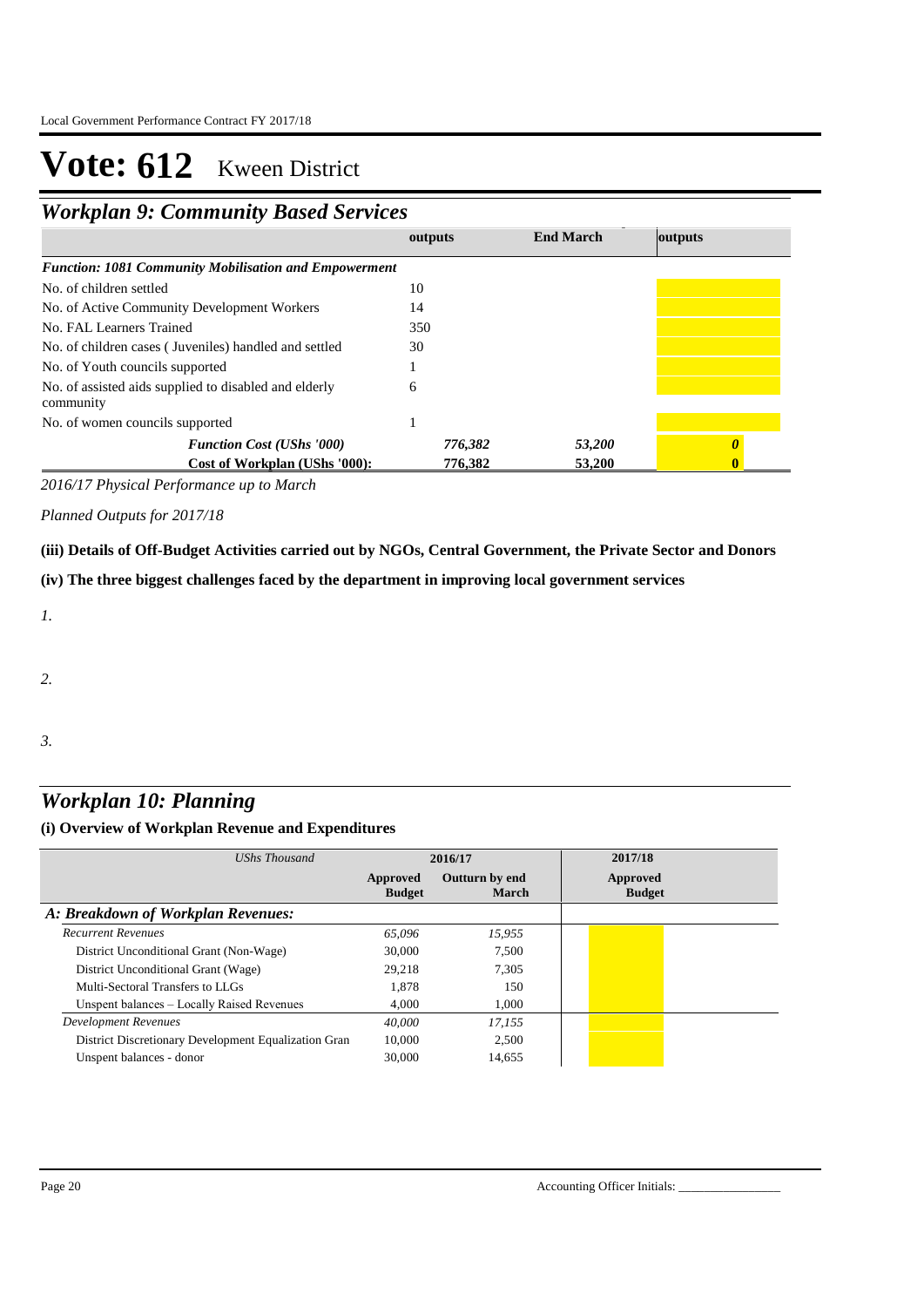## *Workplan 10: Planning*

| <b>Total Revenues</b>                         | 105.096 | 33,110 |                |
|-----------------------------------------------|---------|--------|----------------|
| <b>B: Breakdown of Workplan Expenditures:</b> |         |        |                |
| Recurrent Expenditure                         | 65,096  | 9,736  |                |
| Wage                                          | 29,218  | 7,305  | $\Omega$       |
| Non Wage                                      | 35,878  | 2,431  | $\overline{0}$ |
| Development Expenditure                       | 40,000  | 500    | $\Omega$       |
| Domestic Development                          | 10.000  | 500    | $\Omega$       |
| Donor Development                             | 30,000  | 0      | $\overline{0}$ |
| <b>Total Expenditure</b>                      | 105,096 | 10,236 | $\mathbf{0}$   |

*2016/17 Revenue and Expenditure Performance up to March*

*Department Revenue and Expenditure Allocations Plans for 2017/18*

### **(ii) Summary of Past and Planned Workplan Outputs**

|                                                          | 2015/16                                          | 2016/17                                                             |                                                  |
|----------------------------------------------------------|--------------------------------------------------|---------------------------------------------------------------------|--------------------------------------------------|
| Function, Indicator                                      | <b>Approved Budget</b><br>and Planned<br>outputs | <b>Expenditure and</b><br><b>Performance by</b><br><b>End March</b> | <b>Approved Budget</b><br>and Planned<br>outputs |
| <b>Function: 1383 Local Government Planning Services</b> |                                                  |                                                                     |                                                  |
| No of qualified staff in the Unit                        |                                                  |                                                                     |                                                  |
| No of Minutes of TPC meetings                            | 12                                               |                                                                     |                                                  |
| <b>Function Cost (UShs '000)</b>                         | 105,096                                          | 10,236                                                              |                                                  |
| Cost of Workplan (UShs '000):                            | 105.096                                          | 10.236                                                              |                                                  |

*2016/17 Physical Performance up to March*

*Planned Outputs for 2017/18* 

**(iii) Details of Off-Budget Activities carried out by NGOs, Central Government, the Private Sector and Donors** 

**(iv) The three biggest challenges faced by the department in improving local government services**

*1.*

*2.*

*3.*

## *Workplan 11: Internal Audit*

#### **(i) Overview of Workplan Revenue and Expenditures**

| UShs Thousand                      | 2016/17                   |                                       | 2017/18                   |
|------------------------------------|---------------------------|---------------------------------------|---------------------------|
|                                    | Approved<br><b>Budget</b> | <b>Outturn by end</b><br><b>March</b> | Approved<br><b>Budget</b> |
| A: Breakdown of Workplan Revenues: |                           |                                       |                           |